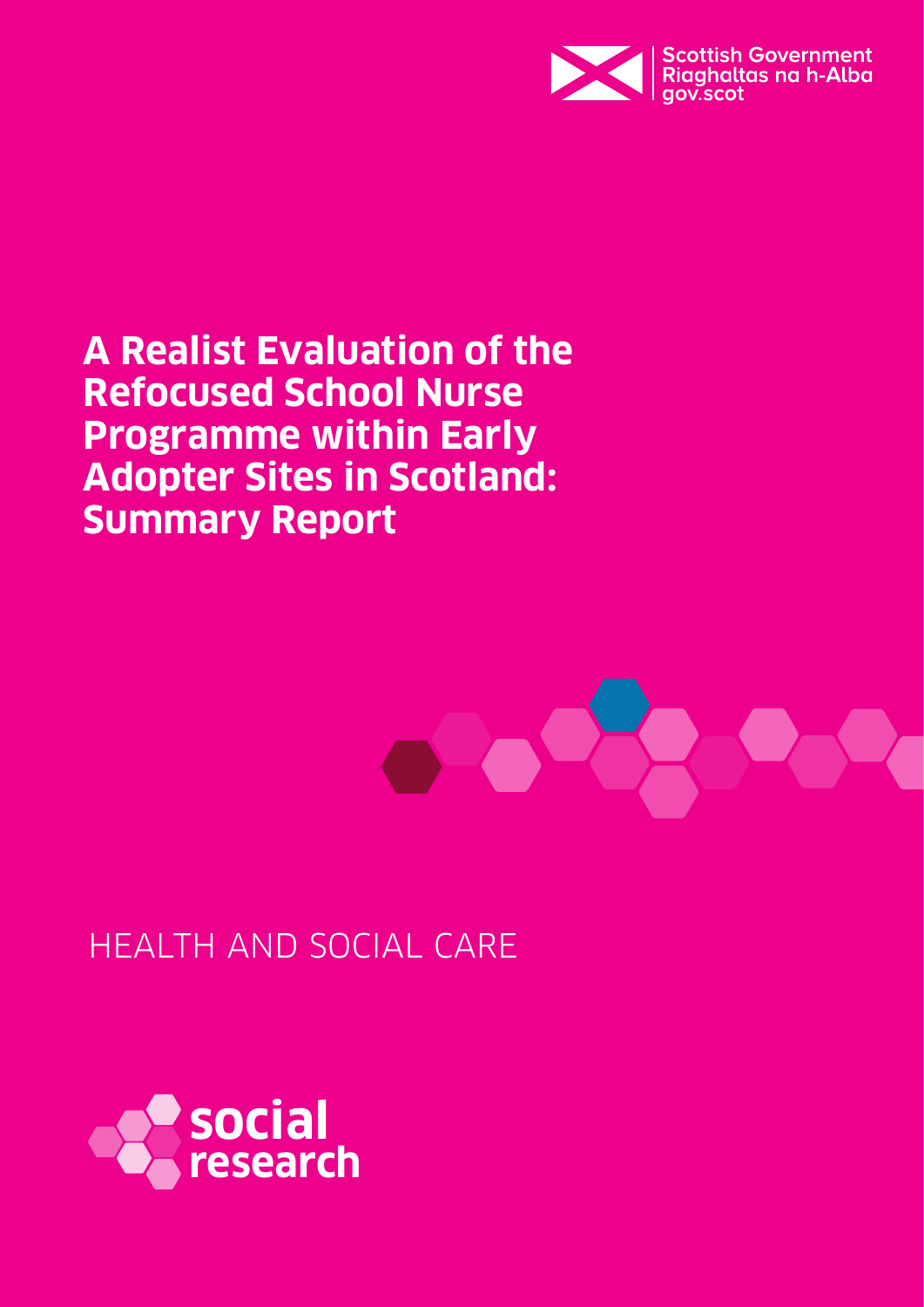# **A Realist Evaluation of the Refocused School Nurse Role within Early Adopter Sites in Scotland: Summary Report**

<sup>1</sup>Dr Deborah Wason, <sup>2</sup>Dr Lawrence Doi, <sup>2</sup>Stephen Malden, & <sup>2</sup>Dr Ruth Jepson

<sup>1</sup> Evaluation Team, NHS Health Scotland <sup>2</sup> SCPHRP, University of Edinburgh







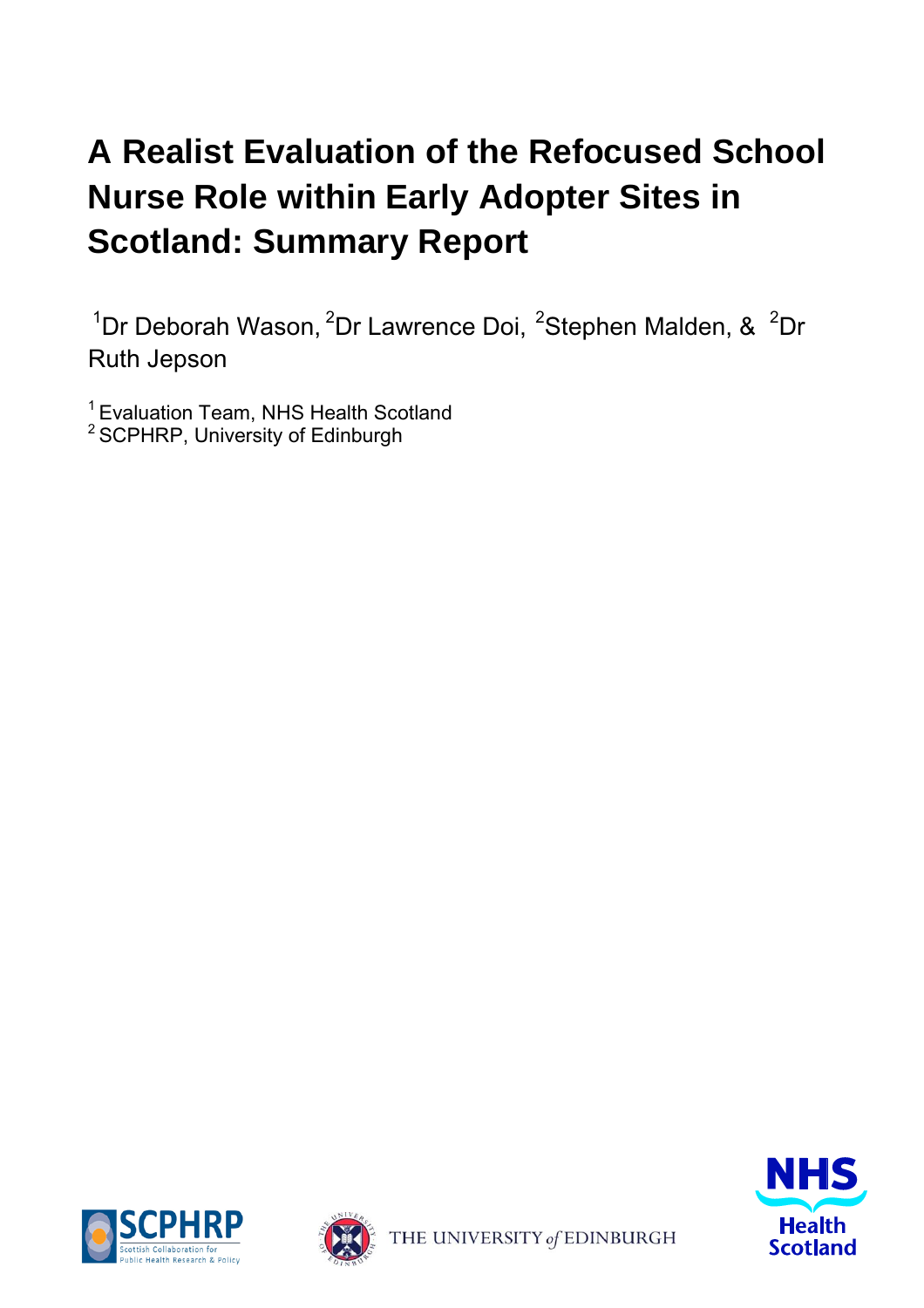## <span id="page-2-0"></span>**Contents**

| 5.1 Overview of Referrals from November 2015 to end of May 2016  8       |  |
|--------------------------------------------------------------------------|--|
|                                                                          |  |
|                                                                          |  |
|                                                                          |  |
|                                                                          |  |
|                                                                          |  |
| Programme Implementation and the Nine Priority Areas (Pathways)  12      |  |
|                                                                          |  |
|                                                                          |  |
|                                                                          |  |
|                                                                          |  |
|                                                                          |  |
|                                                                          |  |
|                                                                          |  |
|                                                                          |  |
| Recommendations for school nurse training and further implementation  20 |  |
|                                                                          |  |
|                                                                          |  |
|                                                                          |  |
|                                                                          |  |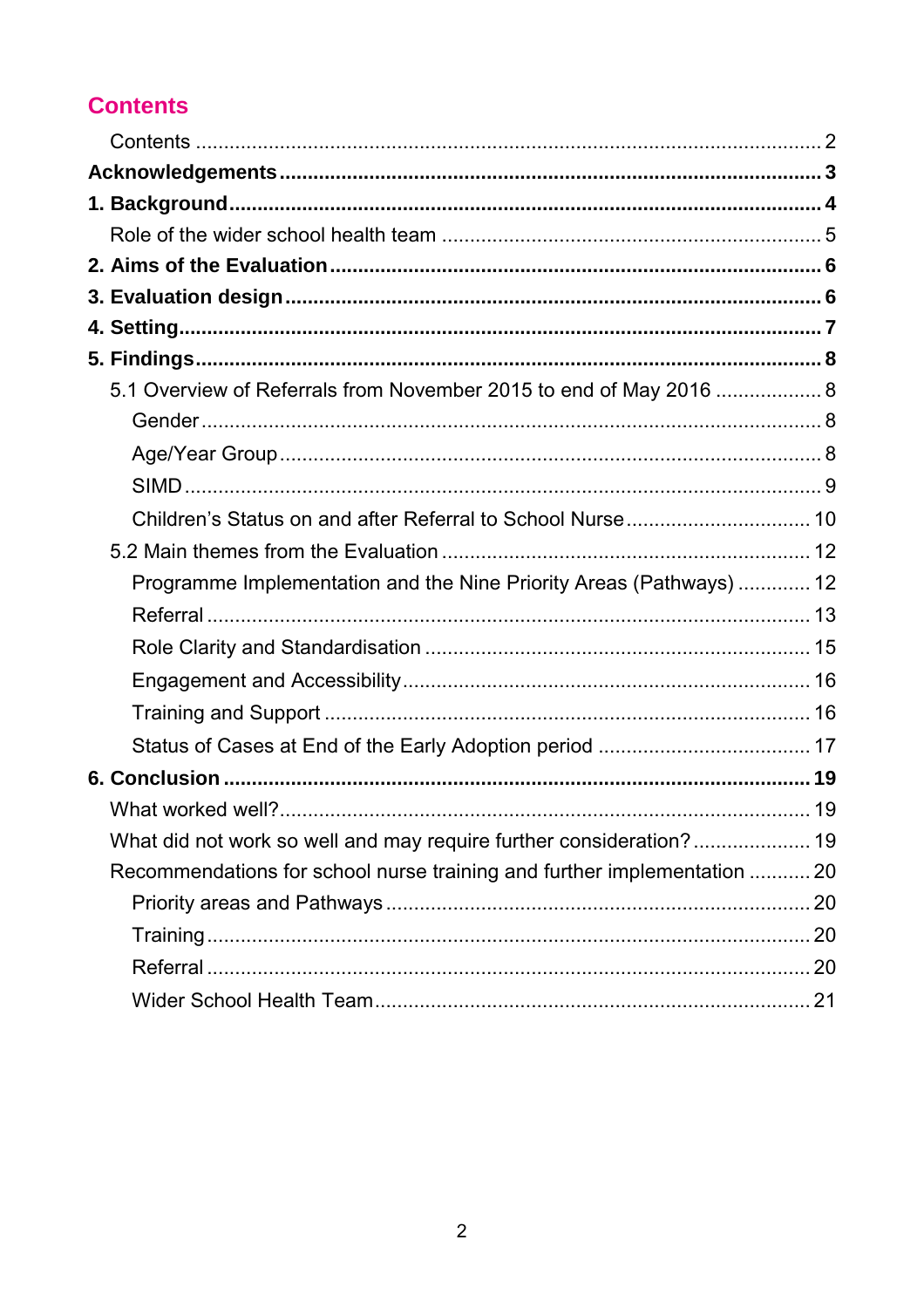# <span id="page-3-0"></span>**Acknowledgements**

The Directorate for the Chief Nursing Officer, Scottish Government funded this evaluation. We are particularly grateful to Julia Egan and Alix Rosenberg for their advice and support throughout the evaluation.

We thank Joan Wilson (Chief Nurse – Children & Families Directorate, NHS Tayside) and Pamela McQuaker (Nurse Manager, Child and Public Health Nursing, D&G) for granting us the opportunity to undertake this evaluation at their sites. Our thanks also go to Lesley Paterson (Team Leader, Community Nurse, NHS Tayside) and Debbie Smith (Senior Nurse, School Nursing and GIRFEC Officer, D&G) who coordinated recruitment of participants and data collection for the evaluation. We also appreciate all the comments on earlier drafts of the report by members of the CYPF Nursing Advisory Group. Finally, we would like to offer a special thank you to the participants for taking part in the evaluation.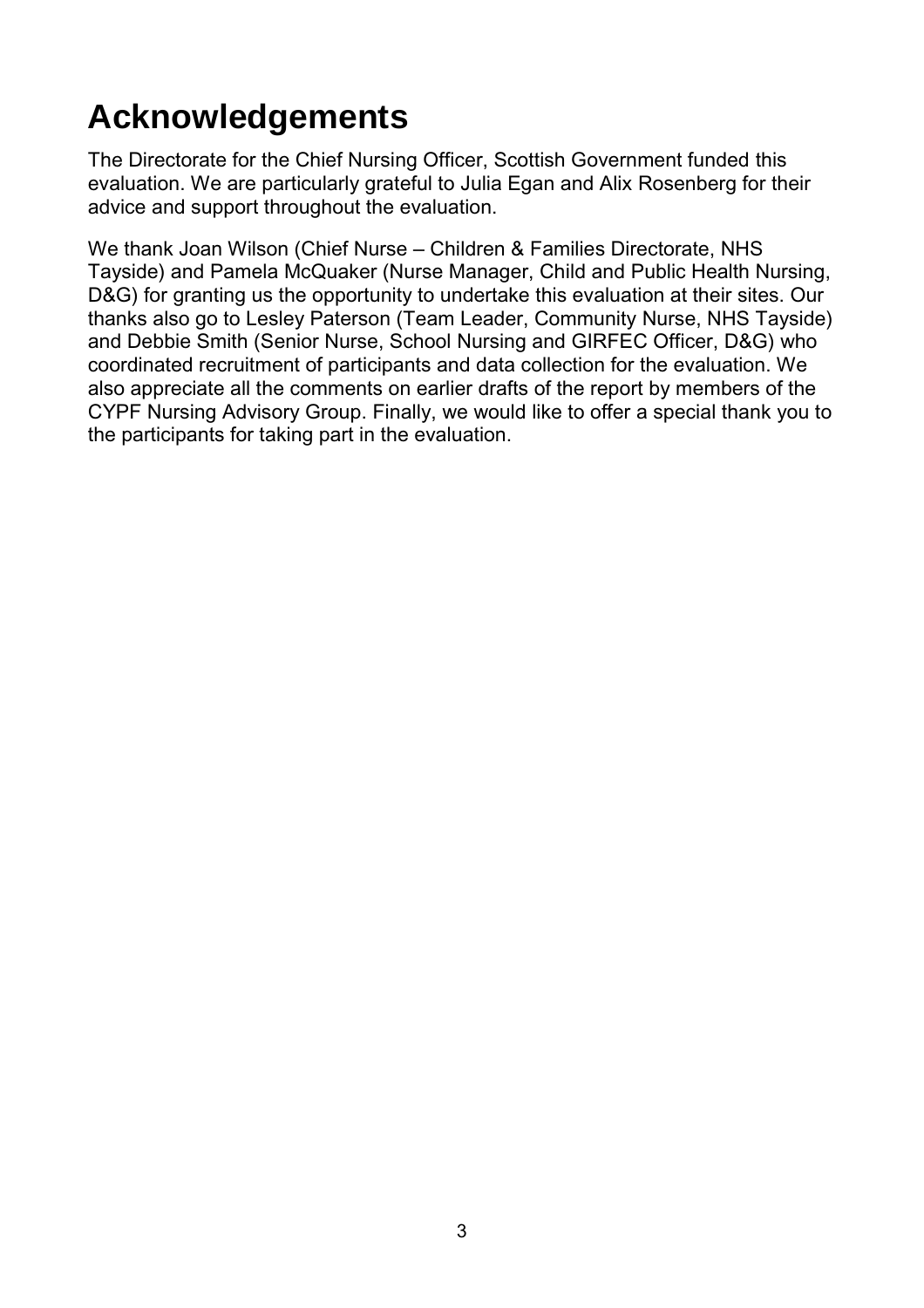# <span id="page-4-0"></span>**1. Background**

The school health service is a universally accessible service provided to children and young people, aged 5-19 years and their families. Historically the school nursing role has played a significant part within this service. Models, roles and skill mix have varied greatly across Scotland and have encompassed; direct interventions with pupils in schools, a teaching and education focused role and a wider public health and community function. The publication of CEL 13 (2013)<sup>1</sup> aimed to redefine this role to focus on delivering consistent and more efficient services to meet current needs of the 5-19 Scottish population. The work to refocus the School Nurse (SN) role has been undertaken by a national Steering Group commissioned by CNO/SEND. As part of this work detailed consideration was given to the epidemiology and wider needs of the 5-19 population across Scotland. It was then proposed what the unique and specific contribution and potential contribution could and should be of a nursing role supporting school aged children

Since September 2015, two health boards, Dumfries and Galloway (D&G) and Perth and Kinross (P&K) in Tayside have been piloting the refocused role, including the role of the wider school health team, and associated re-design requirements. These early adopter sites are seeking to provide learning and guidance to support further roll out of the service.

The overarching aim of the refocus is to ensure that the SN role and service going forward delivers safe, effective and person-centred care based on the principles of Getting It Right for Every Child (GIRFEC) national practice model.

It is proposed the future SN role will comprise two main elements:

1. Responsibility/leadership for children and families with additional healthcare needs:

Following pre-school review of children with an additional Health Plan Indicator (HPI) at four years of age and handover from the Health Visitor, the SN will reassess those families and children requiring on-going support. Following reassessment, SNs will agree those children and families requiring additional support, intervention or home visit in discussion with the Named Person.

2. Focused and targeted interventions with vulnerable population groups:

It is proposed that the wider school health service remains a universally accessible service but the SN role will be more focused and targeted. School Nurses will be required to adopt the Getting It Right for Every Child National Practice Model to assess the health and well-being needs of children and young people in conjunction with the Named Person (education) role and other partners providing the health assessment component to the Child's Plan. The future role will have greater emphasis on home visiting and addressing wider policy and public health priorities,

 1 Chief Executive Letter 13 available at http://www.sehd.scot.nhs.uk/mels/CEL2013\_13.pdf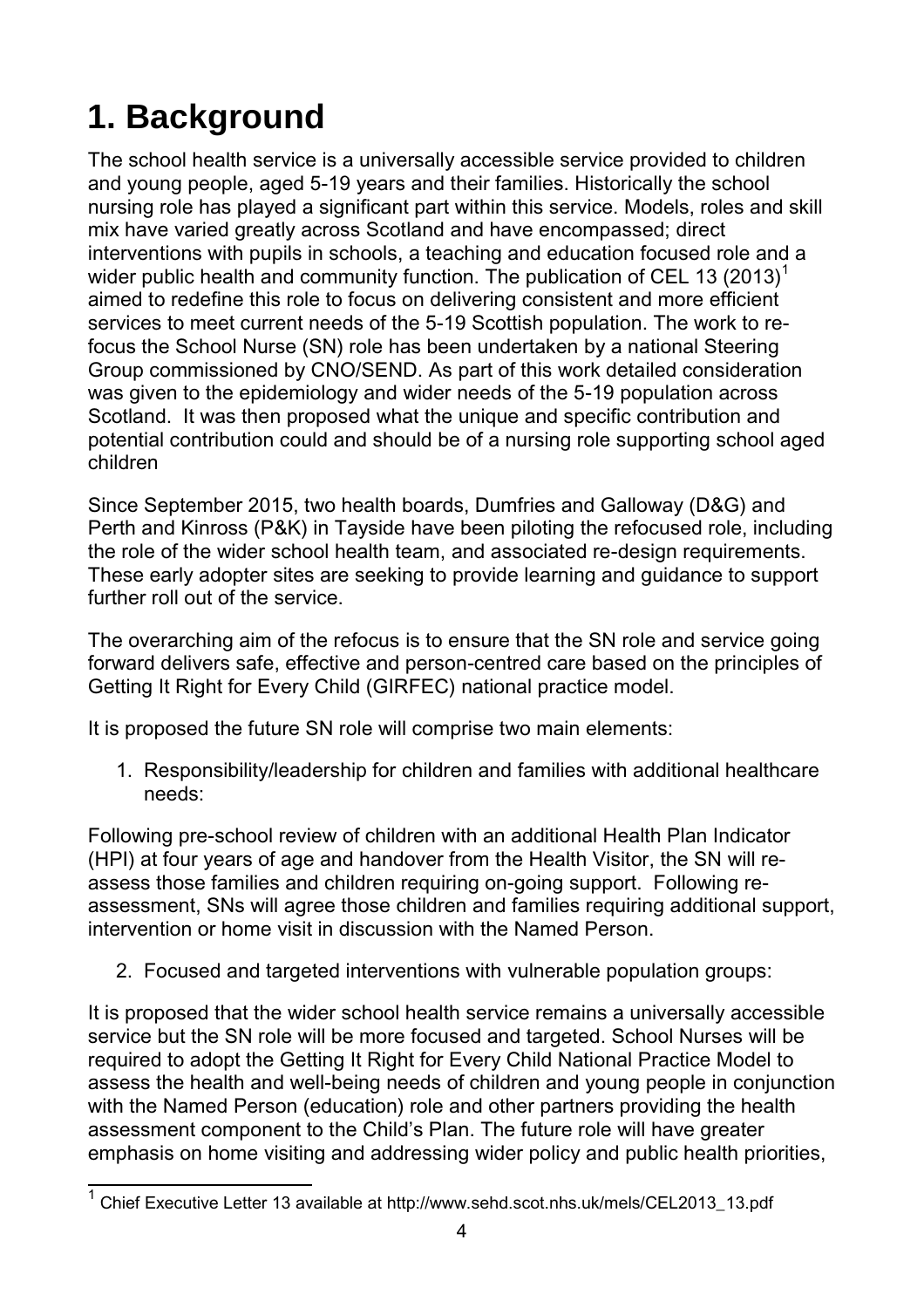interagency working and partnerships with education and justice. In response to the available evidence base, policy direction and priorities, it was proposed that the role will be focused on nine priority areas:

- Mental health and well-being
- Substance misuse
- Child protection
- Domestic abuse
- Looked After Children
- Homeless children and families
- Children known to or at risk of involvement in the Youth Justice System
- Young Carers
- Transition points

As part of the review, it is proposed that some previous duties of school nurses may be more appropriately addressed through existing health improvement services and through the delivery of the health and well-being component of the Curriculum for Excellence.

### <span id="page-5-0"></span>**Role of the wider school health team**

The composition of the wider school health teams consisting of staff nurses, support workers, health improvement leads, social work and education link workers are likely to differ in individual Boards. However, it is proposed that they provide the universal service for all school aged children and families. This will consist of four main elements:

- Immunisation
- Screening such as height, weight, BMI. At present this takes place at P1 and sometimes P7. Following introduction of the Health Visitor review at 4 years of age the P1 screening will be reviewed. In the early adopter sites P1 assessment will be done by the wider school health team.
- Additional work commissioned by the SN
- Weekly Health Zones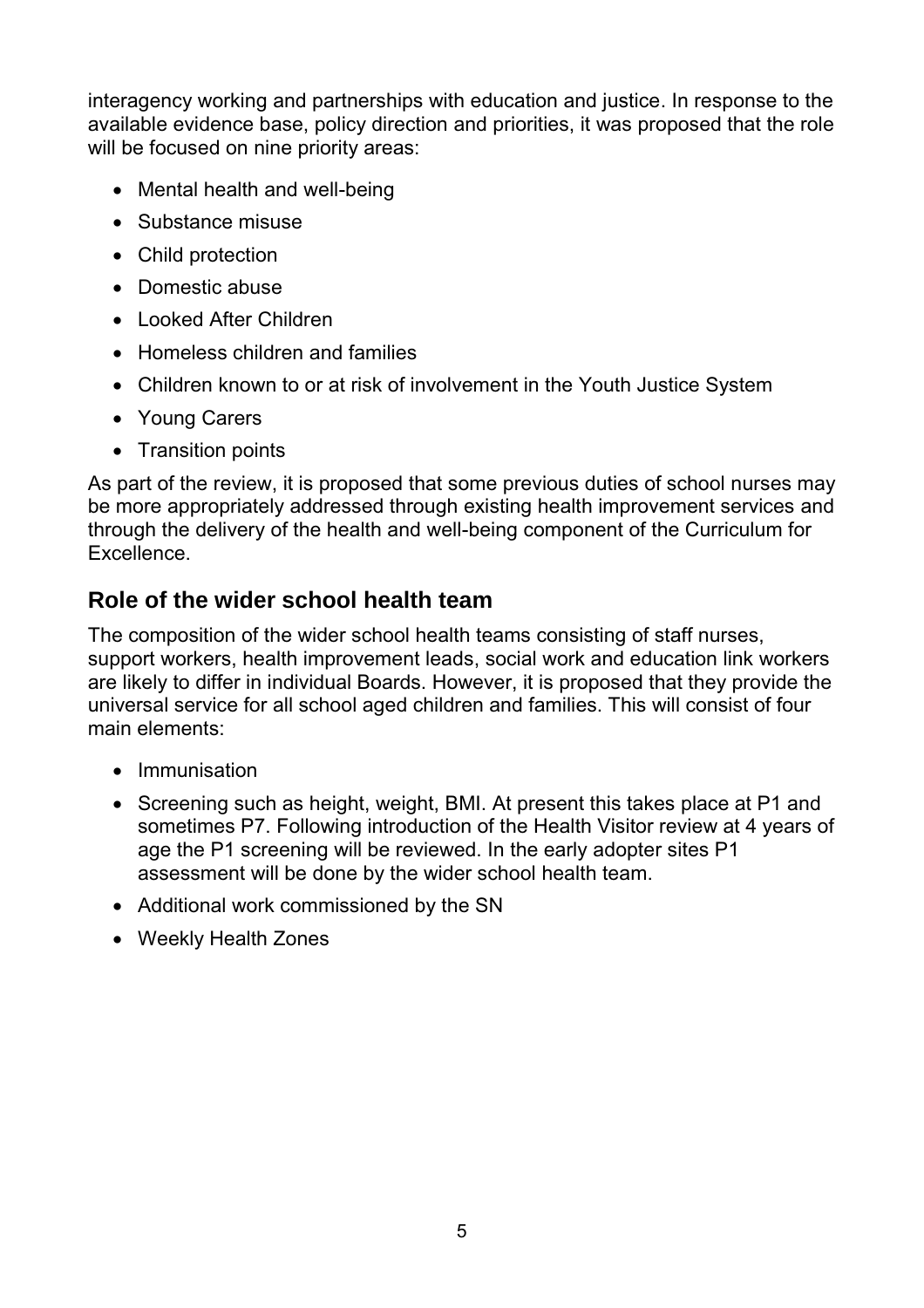# <span id="page-6-0"></span>**2. Aims of the Evaluation**

The aim of the evaluation was to assess how the refocused school nursing role worked in both D&G and P&K, in order to provide learning and guidance to support SN training and any further roll out and evaluation of the service.

The objectives were:

- to assess the implementation of the refocused school nursing role in the early adopter sites and identify the key facilitators and barriers to implementation.
- to explore whether the assumed mechanisms of action for the new school nurse role and wider team appear to be operating as planned, thus indicating likely future effectiveness on outcomes.
- to assess the degree to which both implementation and potential effectiveness of the school nursing role may be dependent on unique local contexts, and make recommendations for tailoring it to help inform school nursing training in future.

## <span id="page-6-1"></span>**3. Evaluation design**

A realist framework informed this evaluation, combining both qualitative and quantitative data analysis. Realist evaluation uses a theory-driven approach to evaluate healthcare programmes and public health interventions. Interviews were held with staff from the SN teams and managers, both on an individual level and in groups and the information gathered was analysed in accordance with realist evaluation methodology. Secondary data from the first 6 months of the pilot was also collected and analysed in order to capture patterns of referral both in and out of the school nursing service and the pathways being used for children.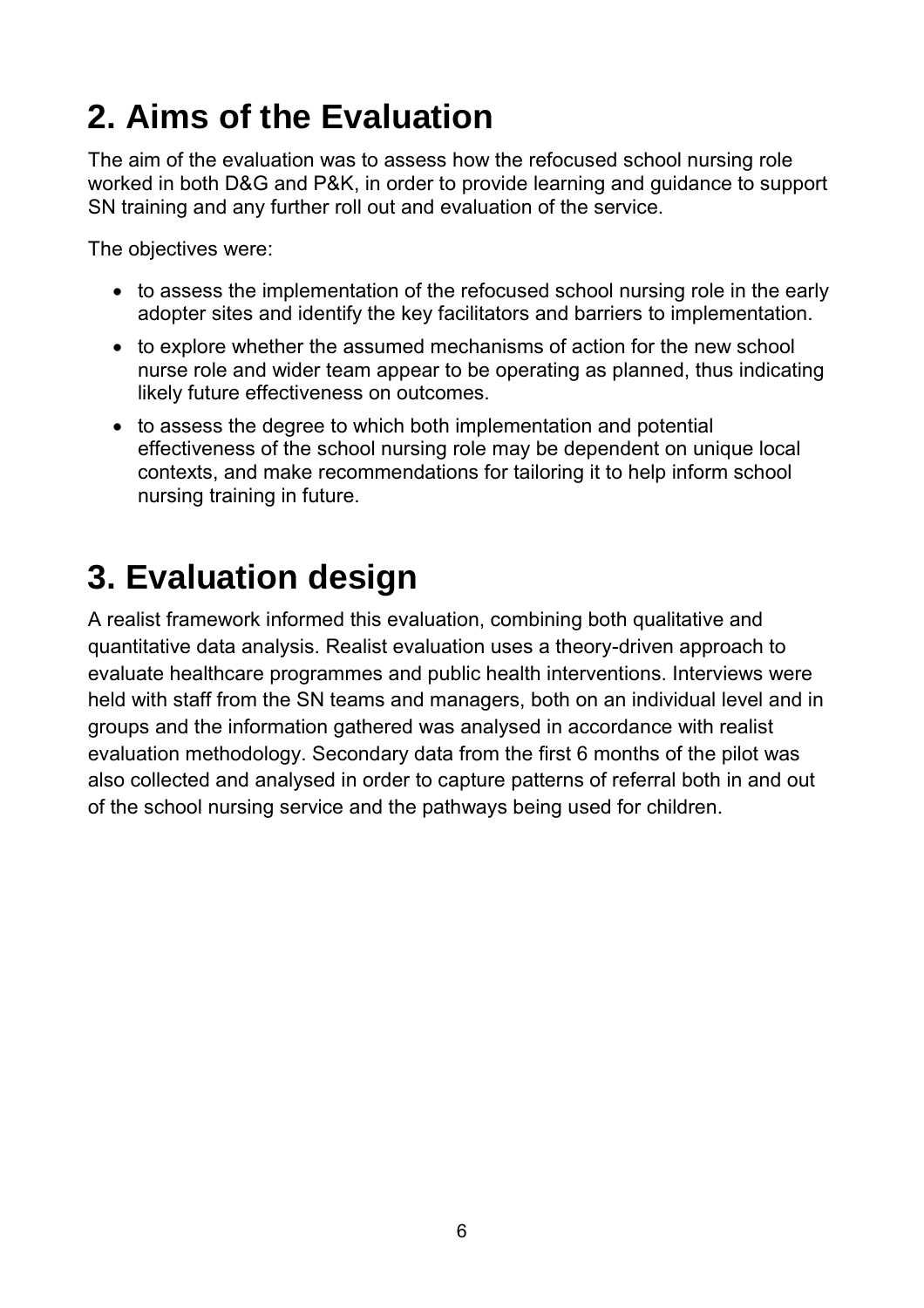# <span id="page-7-0"></span>**4. Setting**

|                                    | Total<br>Population | Area                    | Population<br>of main<br>town | Primary<br><b>Schools</b> | Secondary<br><b>Schools</b> |
|------------------------------------|---------------------|-------------------------|-------------------------------|---------------------------|-----------------------------|
| <b>Dumfries</b><br>and<br>Galloway | 149,670             | 6426<br>km <sup>2</sup> | 38,900                        | 99                        | 16                          |
| Perth and<br><b>Kinross</b>        | 149,930             | 5286<br>km <sup>2</sup> | 44,820                        | 69                        | 11                          |

**Table 1: Demographic Factors for two Early Adopter Sites** 

In terms of the proportion of their populations that are in the most deprived 20% (SIMD quintile 1), Dumfries and Galloway is ranked  $19<sup>th</sup>$  and Perth and Kinross  $24<sup>th</sup>$ out of the 32 local councils. In other words both areas have lower populations of SIMD 1 (most deprived) and higher of SIMD 5 (least deprived) than many other areas and this should be borne in mind when interpreting the findings.

At the time of interviews the composition of the School Nurse Teams in the two areas was as follows. However staffing has fluctuated during the course of the pilot:

| <b>Role/Band</b> | <b>Dumfries and</b><br><b>Galloway</b>   | <b>Perth and Kinross</b> |
|------------------|------------------------------------------|--------------------------|
| Manager          | 3                                        | 3                        |
| Band 6           | $9(4 \text{ with } SPQ$ ; 1 with<br>PHN) | 11 (1 with SPQ)          |
| Band 5           | 3                                        | 0                        |
| Band 4           | 4                                        | 0                        |
| Band 3           | 1                                        | 5                        |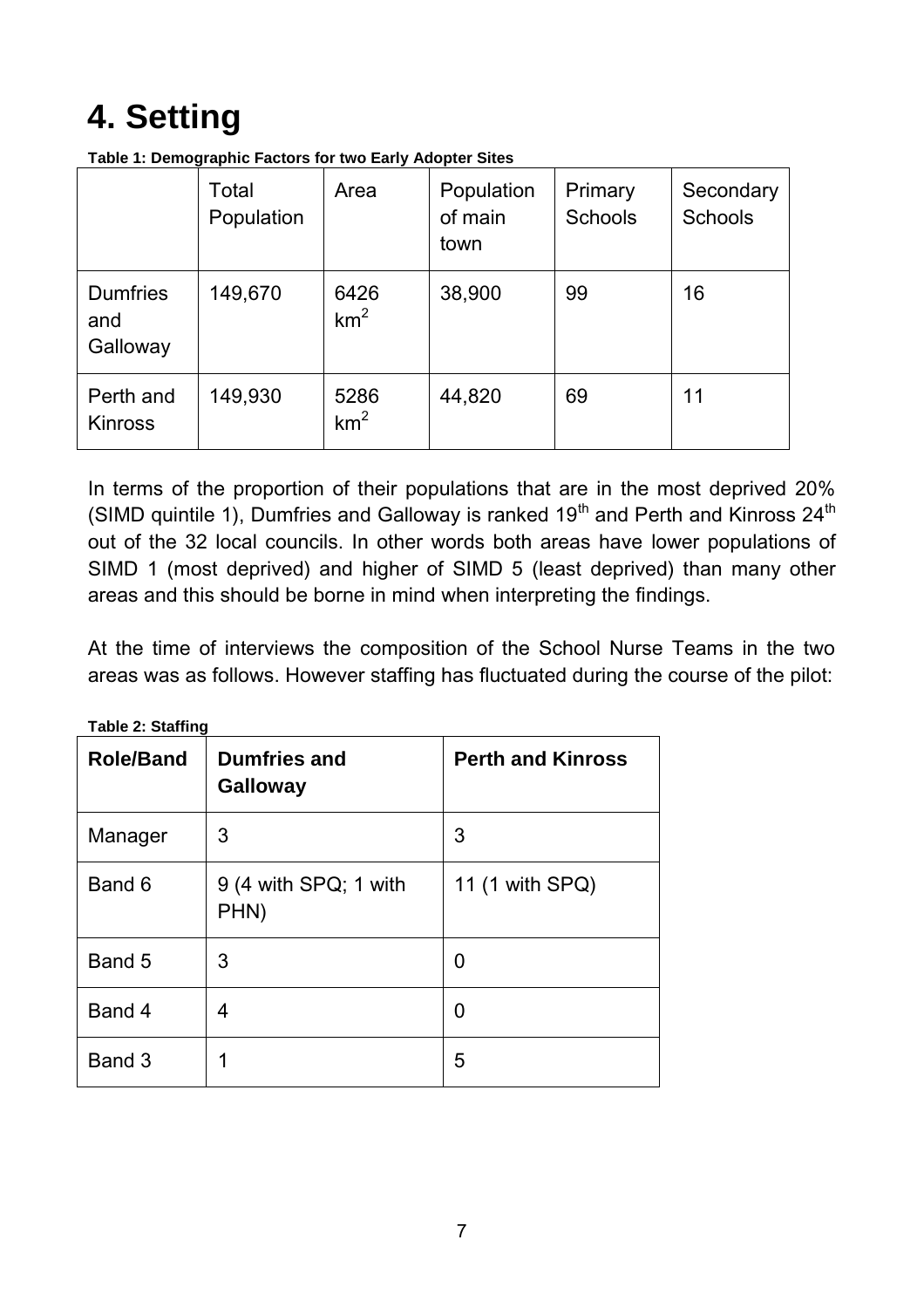# <span id="page-8-0"></span>**5. Findings**

## <span id="page-8-1"></span>**5.1 Overview of Referrals from November 2015 to end of May 2016**

The two early adopter sites had received different numbers of referrals from November 2015 up till May 2016. D&G recorded 299 children and young people who had been seen by the School Nurse service. P&K recorded 107 for the same period. However, the team in P&K had had to continue with their immunisation work in schools in addition to adopting the new role.

### <span id="page-8-2"></span>**Gender**

In both areas more girls were referred into the School Nurse services than boys, although a slightly higher percentage of girls were seen in D&G than P&K.

|        | <b>Perth and Kinross</b><br>$(n=107)$ | <b>Dumfries and Galloway</b><br>$(n=299)$ |
|--------|---------------------------------------|-------------------------------------------|
| Female | 53.3%                                 | 63.7%                                     |
| Male   | 46.7%                                 | 36.3%                                     |
|        | 100%                                  | 100%                                      |

#### **Table 3: Numbers and percent of children seen by School Nurse by gender**

### <span id="page-8-3"></span>**Age/Year Group**

Overall a higher proportion of secondary school children were referred into the School Nurse service in D&G than in P&K who had a higher proportion of primary school children referred in.

#### **Table 4: Percent of children seen by School Nurse by Year Group**

| . <b>.</b>     |                       |                                         |  |  |
|----------------|-----------------------|-----------------------------------------|--|--|
|                | Perth and Kinross (%) | <b>Dumfries and Galloway</b><br>$(\% )$ |  |  |
| <b>Nursery</b> | $\overline{2}$        | $\boldsymbol{0}$                        |  |  |
| P <sub>1</sub> | 14                    | $6\phantom{1}6$                         |  |  |
| P <sub>2</sub> | 14                    | $\overline{4}$                          |  |  |
| P <sub>3</sub> | 12                    | $\overline{2}$                          |  |  |
| P <sub>4</sub> | 7                     | $\overline{7}$                          |  |  |
| P <sub>5</sub> | 4                     | $\overline{2}$                          |  |  |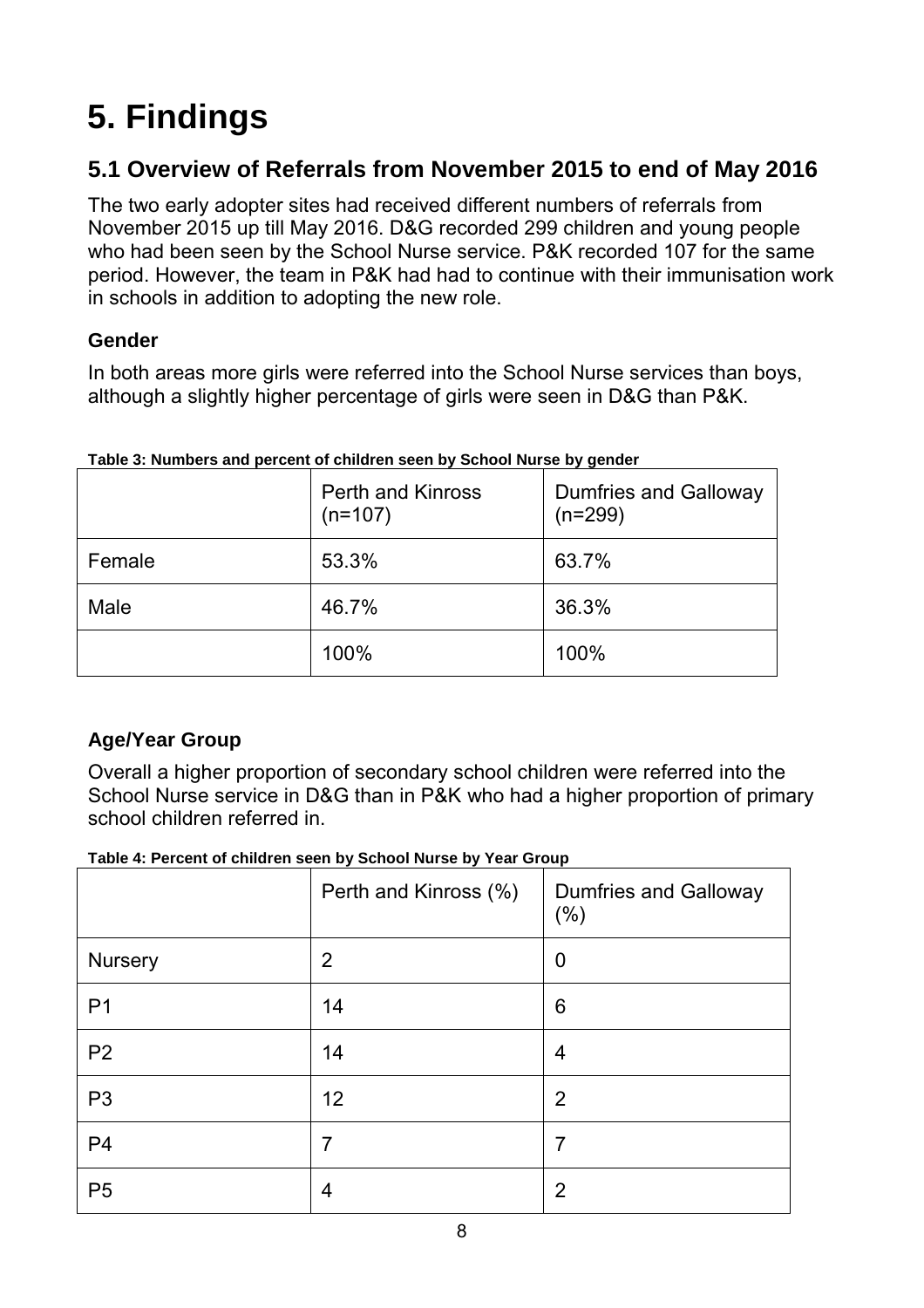| P <sub>6</sub> | $\overline{4}$ | $\mathfrak{S}$ |
|----------------|----------------|----------------|
| P7             | $\overline{4}$ | $\overline{4}$ |
| S <sub>1</sub> | $\overline{4}$ | $9\,$          |
| S <sub>2</sub> | 10             | 16             |
| S <sub>3</sub> | $\bf 8$        | 14             |
| S <sub>4</sub> | 12             | 18             |
| S <sub>5</sub> | $\mathfrak{S}$ | 12             |
| S <sub>6</sub> | 1              | $\mathfrak{S}$ |
| Total          | 101%           | 100%           |

#### <span id="page-9-0"></span>**SIMD**

P&K appear to have had a lower proportion of children from SIMD quintiles 1 and 2 referred into the School Nurse service than D&G. However it should be noted that there were a high number of children in D&G where the postcode had not been fully reported and so it was not possible to ascertain in which quintile they resided. In addition, both D&G and P&K have a higher proportion of children living in quintiles 4 and 5 than the national average so a higher number of referrals from these groups would be expected for these areas. However, as can be seen from the table, a higher proportion of the children from the more deprived SIMD quintiles were referred to the SN.

|                           | <b>Perth and Kinross</b>                    |                                  |                                              |                                                                             |
|---------------------------|---------------------------------------------|----------------------------------|----------------------------------------------|-----------------------------------------------------------------------------|
|                           | No.<br>children<br>referred to<br><b>SN</b> | % of total<br>referrals<br>to SN | Population<br>of SIMD<br>aged 5-19<br>in P&K | $%$ of<br><b>SIMD</b><br>population<br>$5 - 19$<br>referred to<br><b>SN</b> |
| SIMD 1 (most<br>deprived) | 11                                          | 11%                              | 1355                                         | 0.8%                                                                        |
| SIMD <sub>2</sub>         | 23                                          | 23%                              | 2550                                         | 0.9%                                                                        |
| SIMD <sub>3</sub>         | 19                                          | 19%                              | 5060                                         | 0.4%                                                                        |

#### **Table 5: Percent of Children referred to School Nurse by SIMD – Perth and Kinross**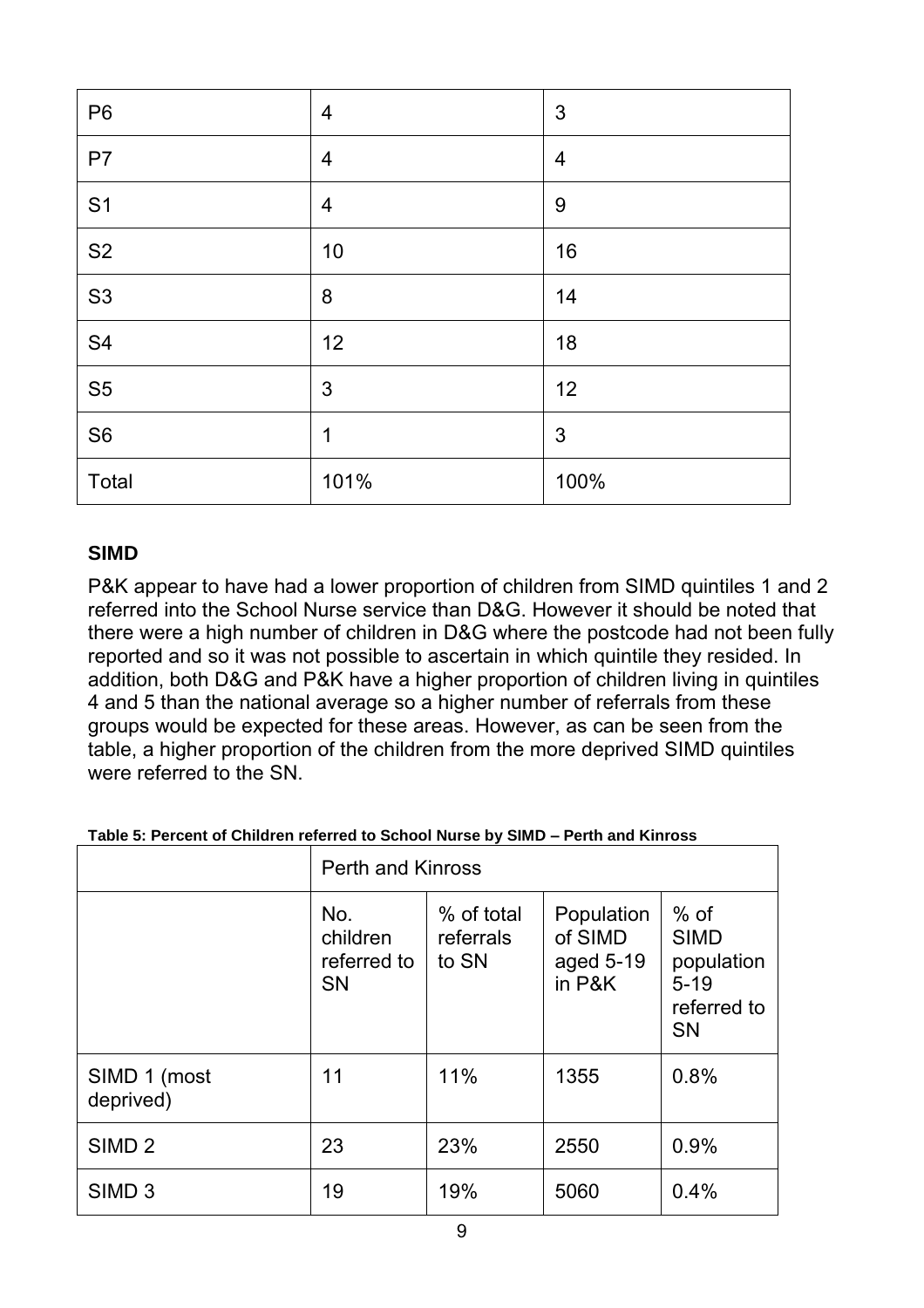| SIMD <sub>4</sub>          | 35  | 35%  | 10357  | 0.3% |
|----------------------------|-----|------|--------|------|
| SIMD 5 (least<br>deprived) | 13  | 12%  | 4833   | 0.3% |
|                            |     |      |        |      |
| Total                      | 101 | 100% | 24,155 | 0.4% |
| No postcode given          | 6   | 6%   |        |      |

Note: The populations used to derive the proportions are weighted according to ISD weighting schedule.

**Table 6: Percent of Children referred to School Nurse by SIMD – Dumfries and Galloway** 

|                            | <b>Dumfries and Galloway</b>                |                                  |                                              |                                                                             |
|----------------------------|---------------------------------------------|----------------------------------|----------------------------------------------|-----------------------------------------------------------------------------|
|                            | No.<br>children<br>referred to<br><b>SN</b> | % of total<br>referrals<br>to SN | Population<br>of SIMD<br>aged 5-19<br>in D&G | $%$ of<br><b>SIMD</b><br>population<br>$5 - 19$<br>referred to<br><b>SN</b> |
| SIMD 1 (most<br>deprived)  | 56                                          | 26%                              | 2243                                         | 2.5%                                                                        |
| SIMD <sub>2</sub>          | 45                                          | 21%                              | 6135                                         | 0.7%                                                                        |
| SIMD <sub>3</sub>          | 73                                          | 34%                              | 8884                                         | 0.9%                                                                        |
| SIMD <sub>4</sub>          | 34                                          | 16%                              | 3919                                         | 0.9%                                                                        |
| SIMD 5 (least<br>deprived) | 6                                           | 3%                               | 2076                                         | 0.3%                                                                        |
|                            |                                             |                                  |                                              |                                                                             |
| Total                      | 214                                         | 100%                             | 23,257                                       | 0.9%                                                                        |
| No postcode given          | 84                                          | 28%                              |                                              |                                                                             |

Note: The populations used to derive the proportions are weighted according to ISD weighting schedule.

#### <span id="page-10-0"></span>**Children's Status on and after Referral to School Nurse**

On the whole HPI status was not an accurate predictor of the need for referral. Both areas took referrals from children on Core and Additional HPIs although P&K had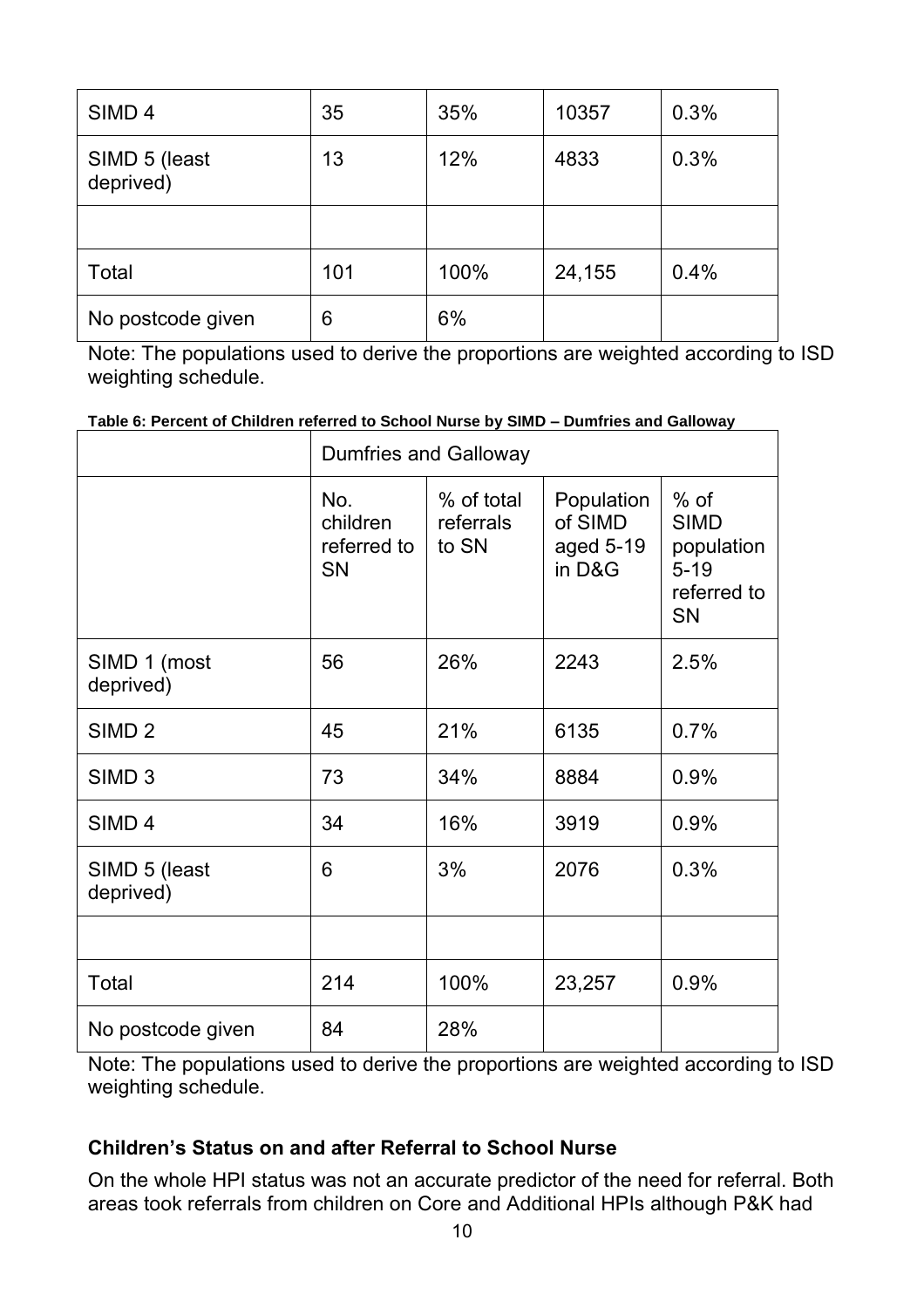fewer children referred on additional HPIs than D&G. This is despite proportionately more children from primary school being seen by the P&K nurses.

|            | <b>Perth and Kinross</b> | <b>Dumfries and Galloway</b> |  |
|------------|--------------------------|------------------------------|--|
| Additional | 21                       | 77                           |  |
| Core       | 69                       | 16                           |  |
| Pending    | 4                        |                              |  |
| Unknown    |                          |                              |  |

**Table 7: Percent of Children by HPI status on referral** 

A certain proportion of children also were referred in because they were subject to a Child's Plan, they were on the Child Protection register or they were Looked After (often in kinship care). However, the figures below also refer to children's status after intervention by the School Nurse, so they represent children who had a Child's Plan in place on referral plus those who were assigned a plan as a result of being referred to the School Nurse.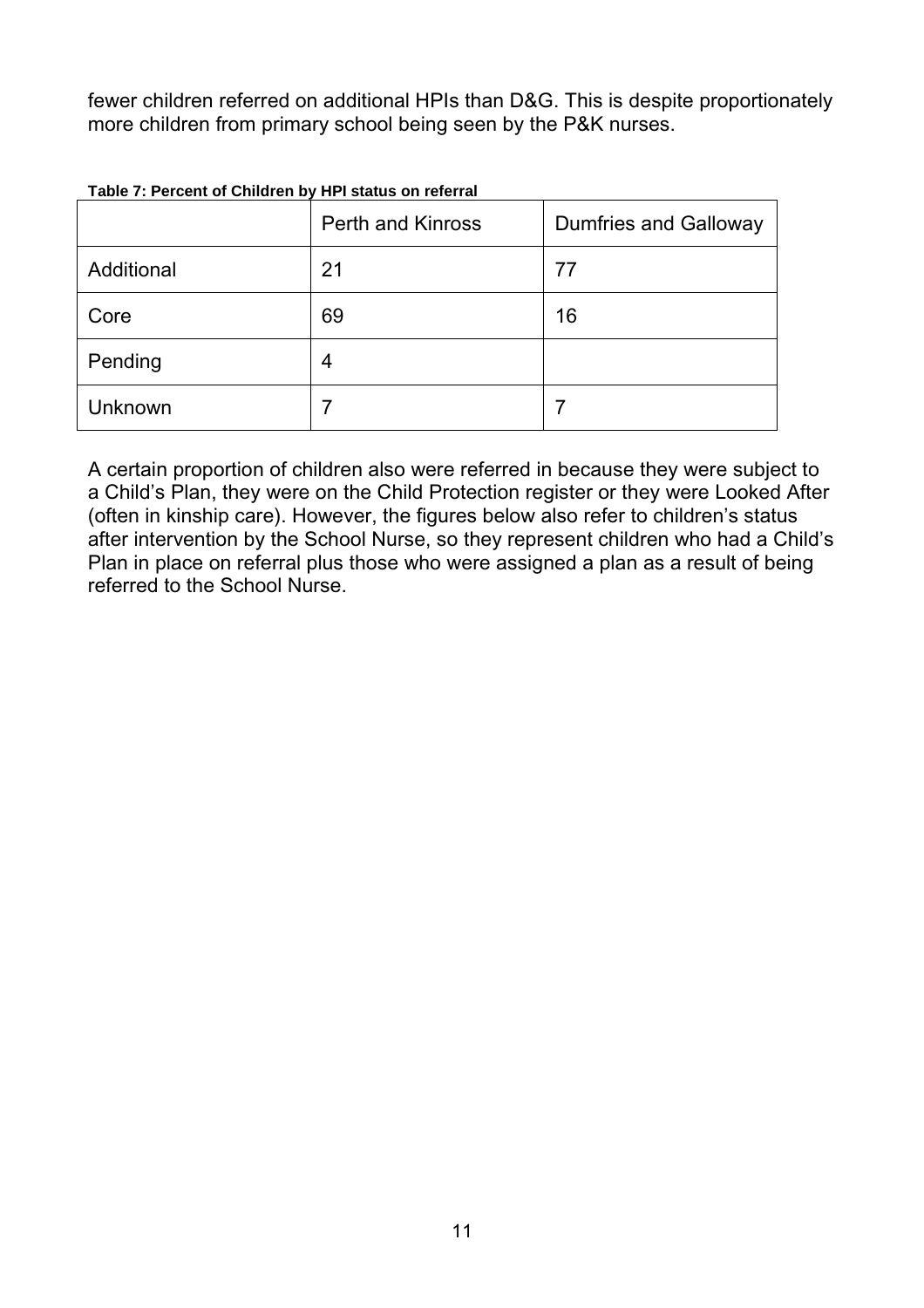**Table 8: Percent children referred to School Nurse by status**

|                                              | <b>Perth and Kinross</b> | <b>Dumfries and Galloway</b> |
|----------------------------------------------|--------------------------|------------------------------|
| Child's Plan (after SN   24<br>intervention) |                          | 29                           |
| <b>Child Protection</b>                      |                          | 6                            |
| <b>LAC</b>                                   | 3                        | 15                           |

Note: The three columns represent separate groups of children although any one child could be LAC, on the Child Protection Register and have a Child's Plan in place.

## <span id="page-12-0"></span>**5.2 Main themes from the Evaluation**

### <span id="page-12-1"></span>**Programme Implementation and the Nine Priority Areas (Pathways)**

It was felt the nine priority areas and pathways provided a clear framework which ensured only the relevant cases were referred to the School Nurse. However concern was expressed that there were some gaps in the priority areas, such as sexual health and physical health (eg obesity and enuresis) which were not covered.

Some pathways were used far more than others with Mental Health and Well Being being widely used and pathways such as those for homelessness and Youth Justice being very little used. This may be because these early adopter areas experienced lower levels of child/young person homelessness and involvement in the youth justice system than is prevalent nationally. However, it was felt by the SNs that the Mental Health and Well Being pathway was sometimes used as a 'catch all' for occasions when there did not seem to be an appropriate pathway.

Whilst many of the pathways were seen as providing useful guidance, other pathways, in particular the Mental Health and Well-being and Substance Abuse were seen as needing further development.

According to the records, the majority of children were referred in to the service for mental health and well-being issues. As can be seen, 68% of those from both P&K and D&G were referred in to the service because of concerns around a child's mental health and well-being. There was quite limited representation on the other pathways, except those children who were Looked After in D&G. It should be noted, however, that a high proportion of children in P&K had not been referred into the service on any particular pathway.

Dumfries and Galloway also reported on the pathways children were assigned to after meeting with the School Nurse, when School Nurses might change the pathway following more in-depth assessment. In this case some 50.5% of children were not given a pathway presumably because the referral had been declined or the children had received one episode of care before being discharged.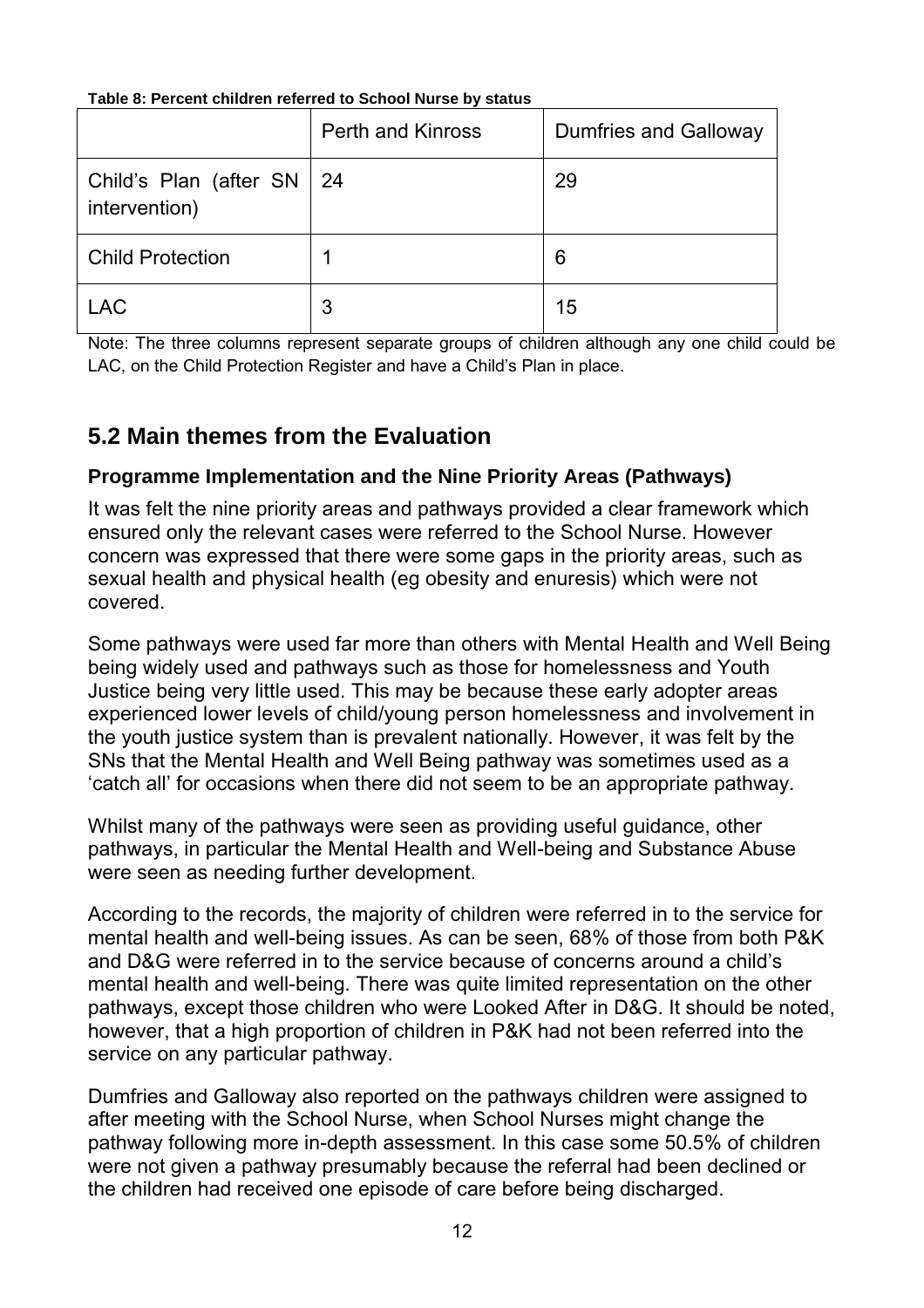|                                        | Perth and<br><b>Kinross</b> | <b>Dumfries and Galloway</b>     |                                 |
|----------------------------------------|-----------------------------|----------------------------------|---------------------------------|
|                                        |                             | <b>Before SN</b><br>intervention | <b>After SN</b><br>intervention |
| Mental Health and<br><b>Well-Being</b> | 68                          | 68                               | 37                              |
| <b>Substance Misuse</b>                | $\overline{0}$              | 0.3                              |                                 |
| <b>Child Protection</b>                | $\overline{0}$              | $\overline{4}$                   | 3.3                             |
| <b>Domestic Abuse</b>                  | 3                           | 2                                | $\overline{2}$                  |
| <b>Looked After Children</b>           | $\overline{0}$              | 12                               | 8.4                             |
| <b>Homelessness</b>                    | 5                           | 1                                | $\overline{0}$                  |
| <b>Youth Justice</b>                   | 3                           | $\overline{0}$                   | 0.3                             |
| <b>Young Carers</b>                    | 5                           | 0.3                              | 2.7                             |
| <b>Transitions</b>                     | $\overline{0}$              | $\overline{4}$                   | 2.7                             |
| Unknown/Discharged                     | 32                          | 9                                | 50.5                            |

**Table 9 Percent of Children on Pathways at Referral and after SN intervention** 

Please note: children could be on more than one pathway, hence the percentage add up to more than 100%

#### <span id="page-13-0"></span>**Referral**

Both D&G and P&K developed new referral systems. These took some time to embed and referrals were slow at the start of the pilot. In addition IT issues affected whether referrals could be made electronically or not. However, referrals have increased over the period and the demand for specificity around the needs of the child/young person means that School Nurses felt that more thought was being given to referrals. This also helped clarify the role of the School Nurse.

As can be seen from the table below, school was the main source of referral, particularly in P&K but Social Work, other health services and other agencies also referred.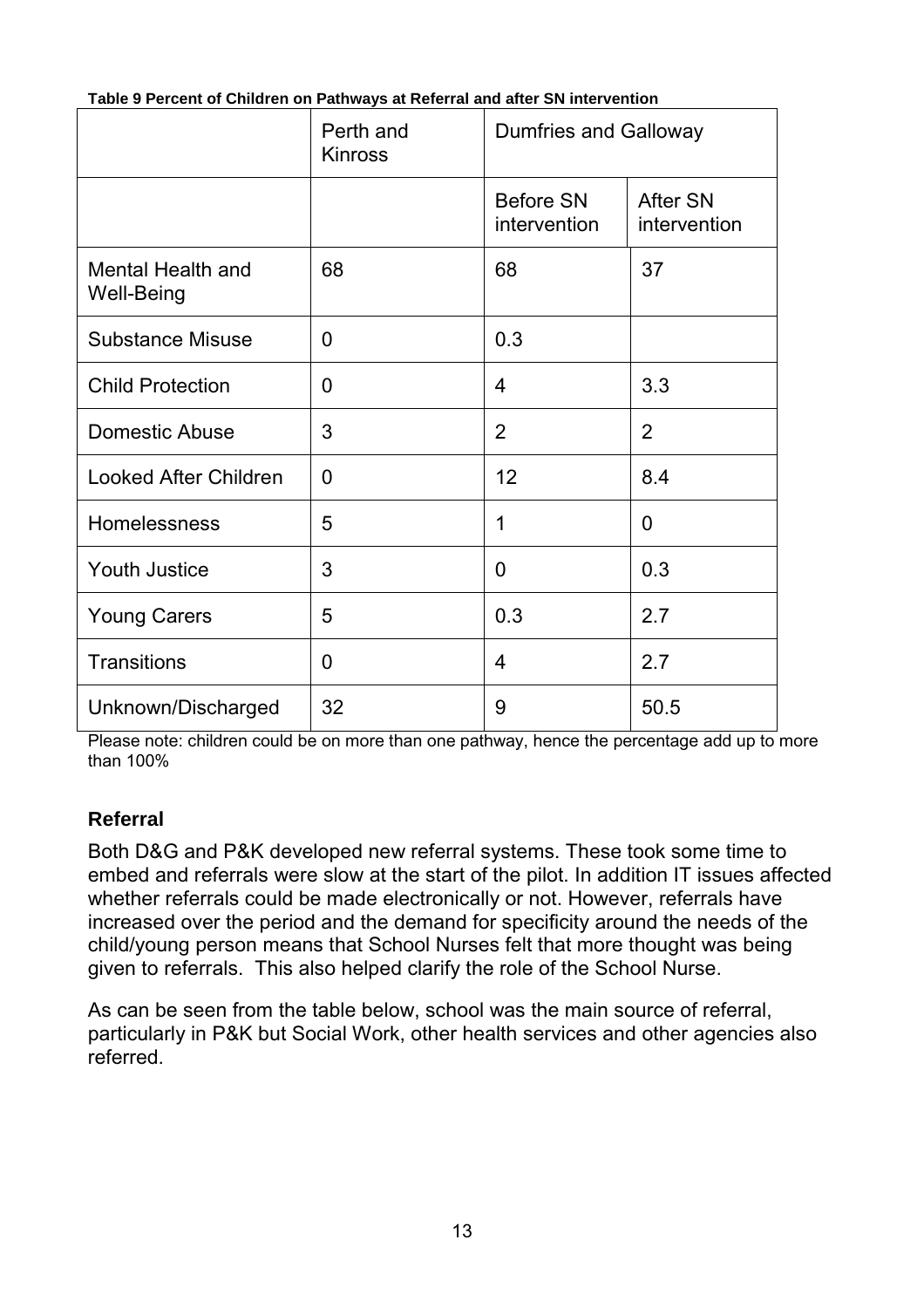|                                                                  | <b>Perth and Kinross</b> | <b>Dumfries and Galloway</b> |
|------------------------------------------------------------------|--------------------------|------------------------------|
| <b>Health Services incl</b><br>GPs, HVs and A&E,<br><b>CAMHS</b> | $\overline{7}$           | 6                            |
| School                                                           | 92                       | 68                           |
| Parent                                                           | 1                        | 3                            |
| Self referral                                                    | 1                        | 1                            |
| Other eg LAC, Child<br>Plan Meeting, SACRO                       | $\overline{0}$           | 4                            |
| <b>Social Work</b>                                               | $\overline{0}$           | 11                           |
| Missing                                                          | 0                        | 8                            |

#### **Table 10: Percent of Children referred to School Nurse Service by referrer**

In terms of referrals that were declined by the School Nurse team there was some variation between the two areas. School Nurses in P&K declined nearly 20% of the referrals to them, 65% were accepted and data is missing on the remaining 16%. In D&G only 5% of referrals were declined. However, there were many cases where the School Nurse had only seen the child once suggesting that the School Nurse was in some cases declining the referrals after making their own assessment.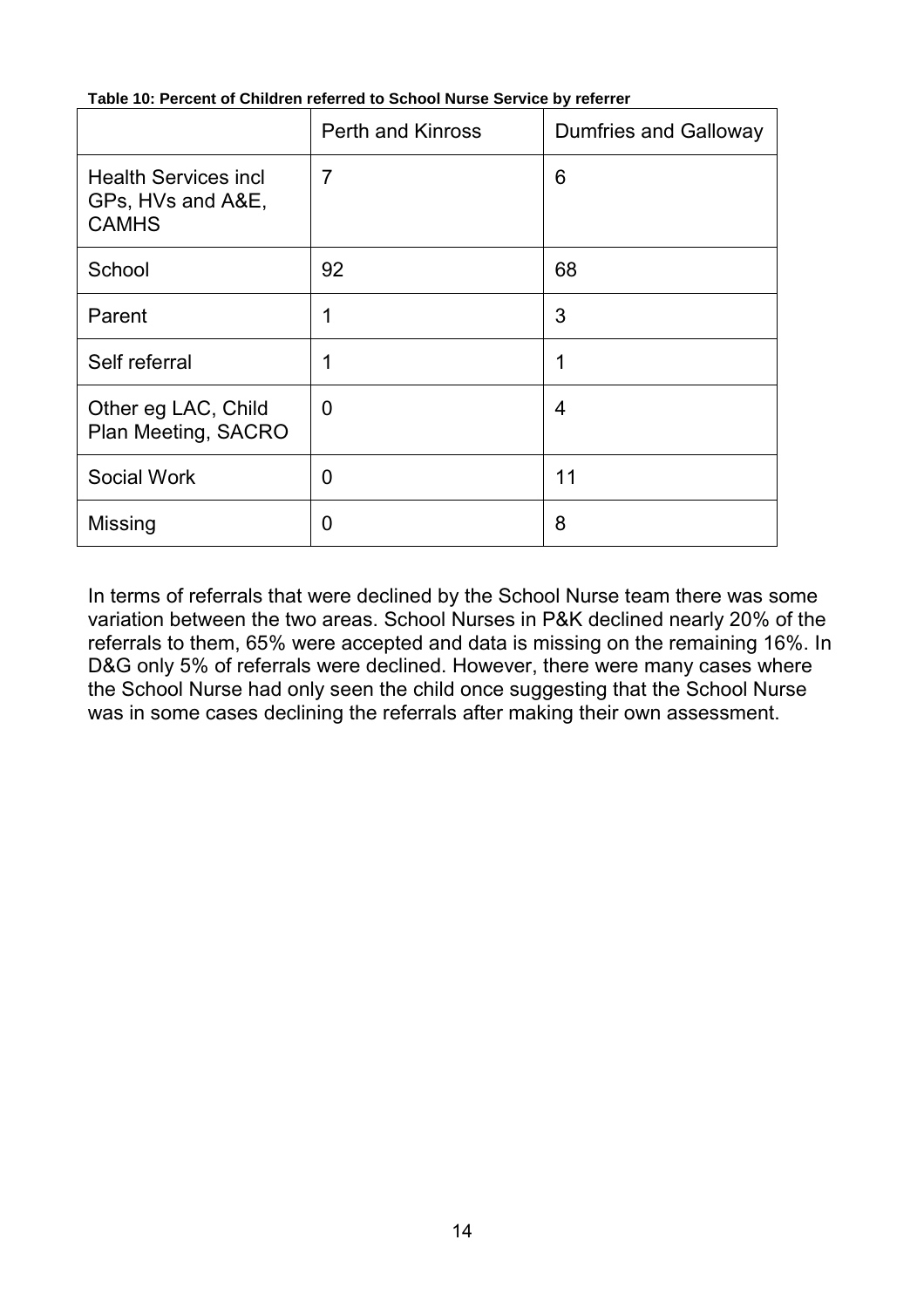|                                                                     | <b>Perth and Kinross</b><br>(N) | <b>Dumfries and Galloway</b><br>(N) |
|---------------------------------------------------------------------|---------------------------------|-------------------------------------|
| Already being seen by<br>another professional<br>(health or other)  | 9                               | $\overline{2}$                      |
| Parent refused                                                      | 1                               | 1                                   |
| Referral did not fit<br>criteria                                    | 1                               | $\overline{2}$                      |
| <b>School Nurse felt</b><br>another service was<br>more appropriate | 6                               |                                     |
| Child did not attend                                                | $\overline{2}$                  |                                     |
| Inadequate Information<br>was given                                 | 1                               |                                     |
| Child did not want<br>support                                       | 1                               |                                     |

**Table 11: Reasons for Declining Referral (numbers)** 

There is confusion as to whether referrals are in fact referrals or are 'Requests for Assistance' under the 2014 Children's Act. This needs to be clarified at national level. There is also some confusion as to the role of the HPI status of the child. In one area all children with an Additional HPI were placed on the School Nurses' caseload. In another area the School Nurses' caseload comprised only those children referred in regardless of HPI status.

### <span id="page-15-0"></span>**Role Clarity and Standardisation**

The intention was that several school nurses' duties would be discontinued to create additional capacity for implementing the nine priority areas. However, this was not always possible and in P&K, in particular, School Nurses had to continue to undertake immunisations. This meant that they could not fully implement the refocused role. In D&G a team had been created specifically to undertake immunisations from the SN budget and this appeared to work better.

Whilst the refocused role had been designed in some detail and School Nurses knew what was expected from them there was some lack of clarity as to the role of members of the wider team.

School Nurses broadly welcomed the more clearly defined role in terms of validation for their work and clear lines of responsibility when engaging with other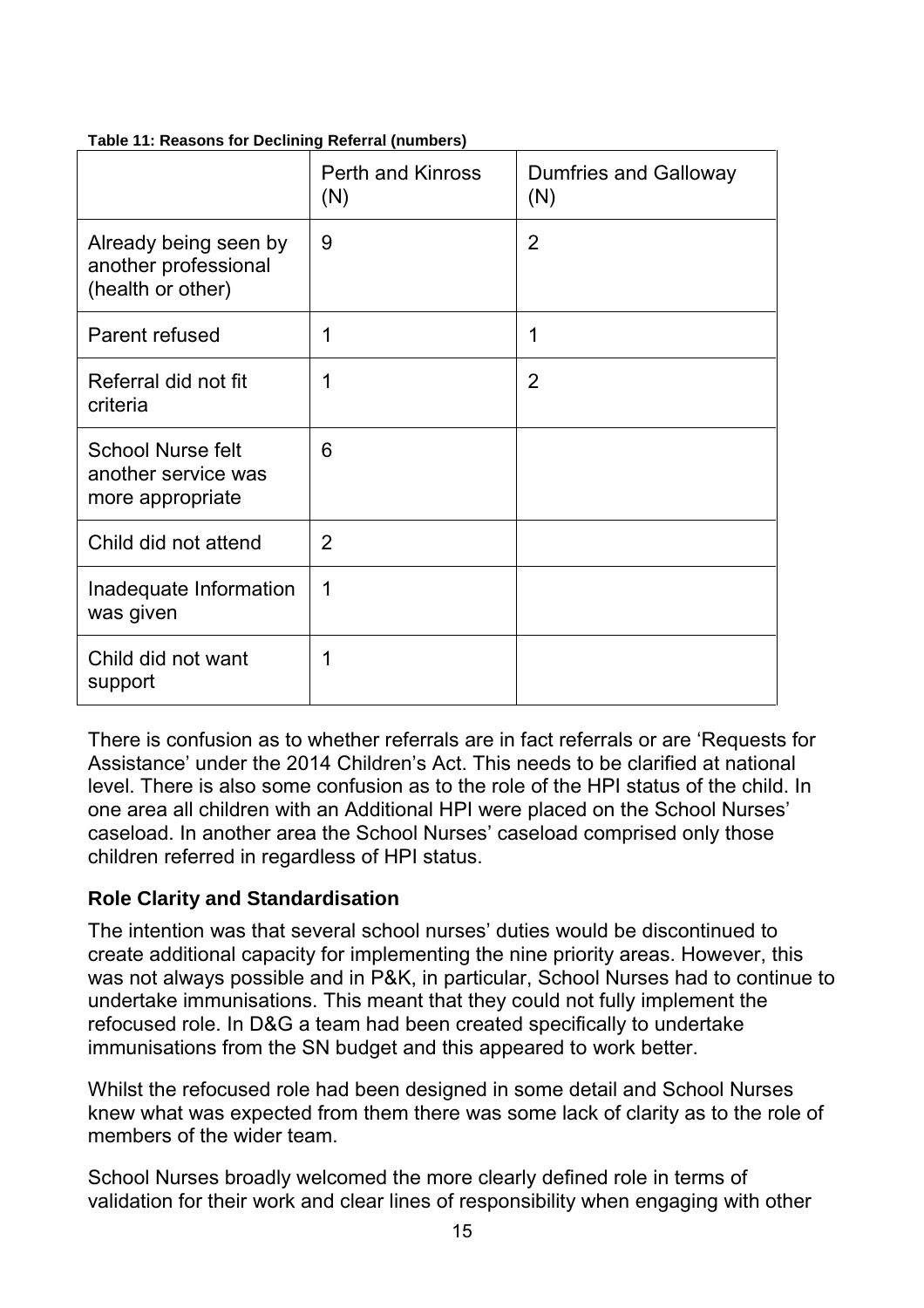services. However some nurses felt that the new role was not for them and several staff resigned, were re-deployed or retired during the course of the early adoption.

Due to shortage of staff therefore, Band 5 nurses were employed during the pilot with a view to training them up to undertake the refocused School Nurse role, but delays in implementing the training courses and the temporary nature of their contracts meant that the first round of recruited nurses left for other posts. Additional Band 5 nurses have since been recruited with a view to them being trained up as fully qualified School Nurses.

### <span id="page-16-0"></span>**Engagement and Accessibility**

It was perceived that the diversity of the priority areas facilitated engagement with partner agencies in a more positive way. This has also meant that School Nurses' visibility to other agencies had improved. Both areas developed Steering Groups which brought partners together and this was seen as a useful way of engaging partners. The refocused role has meant that School Nurses are having more engagement with certain agencies for example, Youth Justice than previously and this is regarded as a positive development.

In addition staff at the schools understood the role of the School Nurse better. However, the refocused role has meant that School Nurses are less visible to children and young people in the schools. Increased home visits has meant that some families are more aware of their role but many children may not meet the School Nurse unless referred. There was some concern that because School Nurses were less visible in the schools, children and young people, especially those who did not wish to go through Pupil Support, were not able to access the service. D&G have suggested overcoming this by utilizing a text message service where children can directly access school nurses, but this may require careful evaluation.

### <span id="page-16-1"></span>**Training and Support**

In P&K only one School Nurse out of 13 held a Specialist Public Health Qualification (SPQ) and in D&G four out of the nine School Nurses held SPQs and one member of staff held a Certificate in School Nursing.

It was recognized that adoption of the nine priority areas would also mean additional training was necessary, over and above that contained in the SPQ. Masters level modules were therefore developed by three Higher Education Institutes (Robert Gordon University, Queen Margaret University and University of the West of Scotland) but these had not come on line during the course of the pilot.

To fill this gap NES delivered a 2 day Master Class in the pilot areas and this was followed by a variety of day courses offered locally covering the priority areas. The training was widely welcomed. However staff expressed the view that they needed more in-depth training in the more commonly used pathways, in particular Mental Health and Well Being, and regular refresher training in the less well used pathways, such as Homelessness and Youth Justice where local conditions could change quite regularly.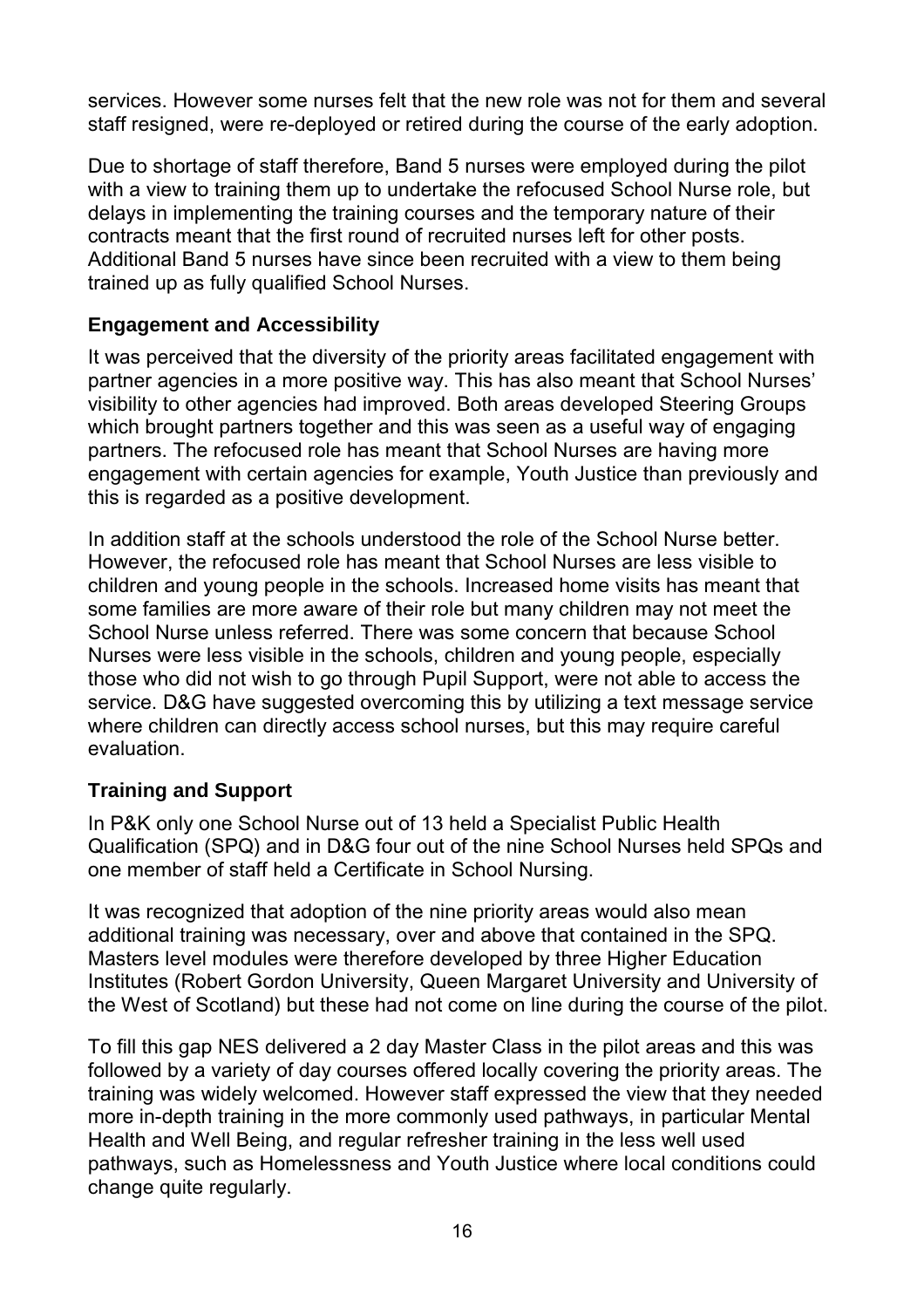The provision of training to staff from local resources proved very time consuming and stressful for managers but it was recognized that this was not likely to be a permanent need as staff undertook more training provided nationally. However the issue of the provision of CPD for qualified nurses in the future may need to be addressed.

Concern was expressed that taking staff away to pursue training was likely to have a detrimental effect on existing staff capacity and this would need additional consideration. In addition some staff need to upgrade their academic skills before undertaking Masters level modules and this also needs to be factored in to planning for staff training.

### <span id="page-17-0"></span>**Status of Cases at End of the Early Adoption period**

By the end of May 2016 P&K had closed/discharged 50 (47%) of its cases and D&G 79 (26%). The difference may have been caused by D&G Nurses sometimes keeping cases open but on reduced intervention. Many of the children had been referred on elsewhere, particularly in the case of P&K. This may indicate a need for further training in order to build confidence in the skills in the School Nurse workforce.

|                                      | P&K % Outcomes | D&G % Outcomes |
|--------------------------------------|----------------|----------------|
| <b>Child Development Team</b>        | 31             |                |
| <b>Elsewhere in NHS</b>              | $\overline{2}$ | 4              |
| <b>Patient Declined (or</b><br>DNAs) | 13             | 1              |
| <b>CAMHS</b>                         | 24             | 8              |
| <b>GP</b>                            | $\overline{7}$ |                |
| <b>YPHT</b>                          | 4              |                |
| Central due to<br>Immunisation       | 7              |                |
| Incontinence                         | $\overline{2}$ | 1              |
| <b>Intervention Completed</b>        | 11             | 68             |
| Left school                          |                | 8              |
| <b>Foster Care</b>                   |                | 3              |
| <b>Educational Psychology</b>        |                | 1              |

**Table 12: Percent children with certain Outcomes of Intervention for Closed Cases**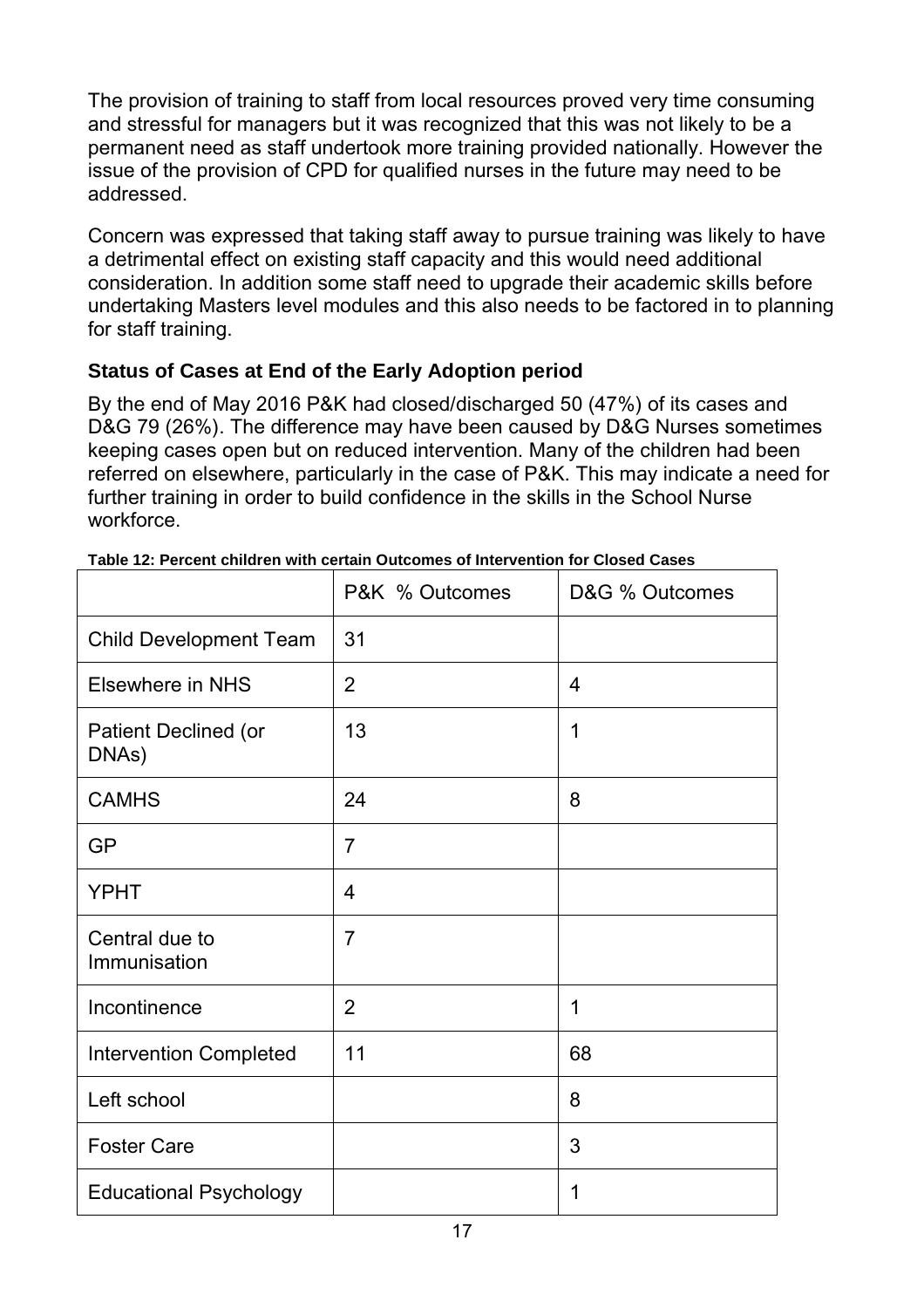| Physiotherapy      |        |
|--------------------|--------|
| <b>Social Work</b> |        |
| Other              | ≏<br>J |

By the end of the early adoption period around two thirds of cases were open in D&G and a third in P&K (there was a relatively high proportion where the outcome was unknown). However this does not take into account the complexity of cases in the respective areas, nor whether the term 'open' meant the same in both areas (in discussion it became apparent that some School Nurse were keeping cases open so that they could keep a watching brief over certain children but this did not necessarily entail a high level of intervention).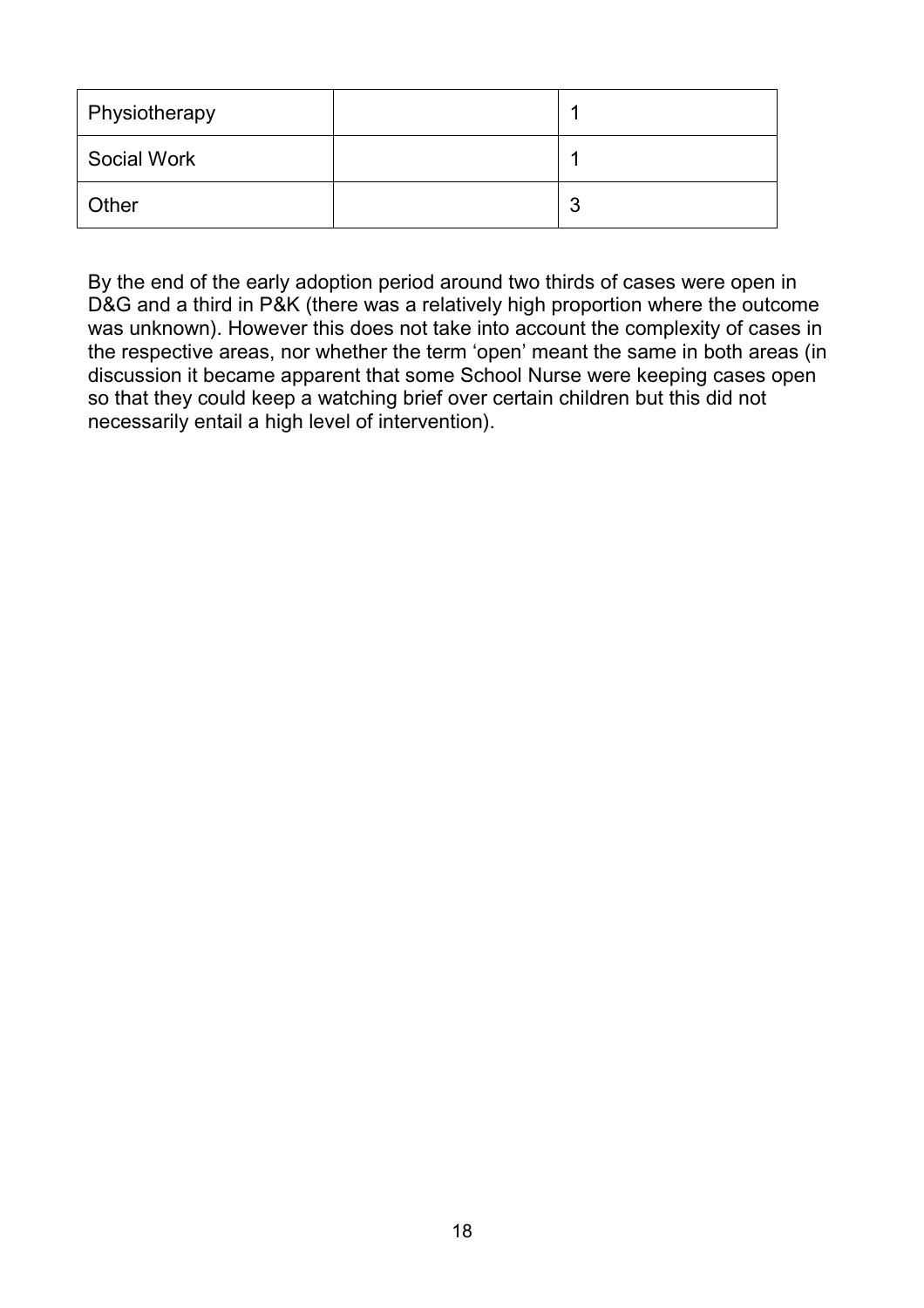## <span id="page-19-0"></span>**6. Conclusion**

### <span id="page-19-1"></span>**What worked well?**

- 1. The nine priority areas have undoubtedly made the school nurse role more focused and standardised. It has added value to the service by providing clear priority areas and pathways to school nurses.
- 2. The referral system formalises practice and ensures that school nurses receive mainly relevant referrals.
- 3. The role is now clearer to the nurses themselves and to all relevant agencies, including education.
- 4. Other agencies are increasingly aware of the contribution school nurses make to children's assessment and support process.
- 5. The priority areas have extended working relationships with agencies (e.g. youth justice) that school nurses did not previously engage with.
- 6. Extensive and mandatory training appears helpful for delivering the pathways.

## <span id="page-19-2"></span>**What did not work so well and may require further consideration?**

- 1. The nine selected priority areas generated divided opinions amongst both managers and nurses, especially in terms of what qualifies to be included or excluded. However it was recognised that children and young people could move between priority areas and could also be on several pathways at once.
- 2. The mental health and wellbeing pathway was the most frequently used pathway. Whereas nurses referred complex mental health cases to CAMHS, they felt less equipped to deal with low to moderate cases. As there are no nationally agreed guidelines on the assessment and treatment of mental health issues in young people, it is difficult to know what kind of training would be most appropriate for School Nurses.
- 3. Some members of the wider school health team felt alienated and excluded from the refocussing of the SN role. Whilst the development of the priority areas and pathways gave increased clarity and structure to the School Nurse role the role of the wider School Health team still needs further clarification.
- 4. Accessing the service through pupil support teachers was considered as a barrier in some cases.
- 5. Although school nurses perceived that they are now in a position to build stronger trusting relationships with the limited number of children who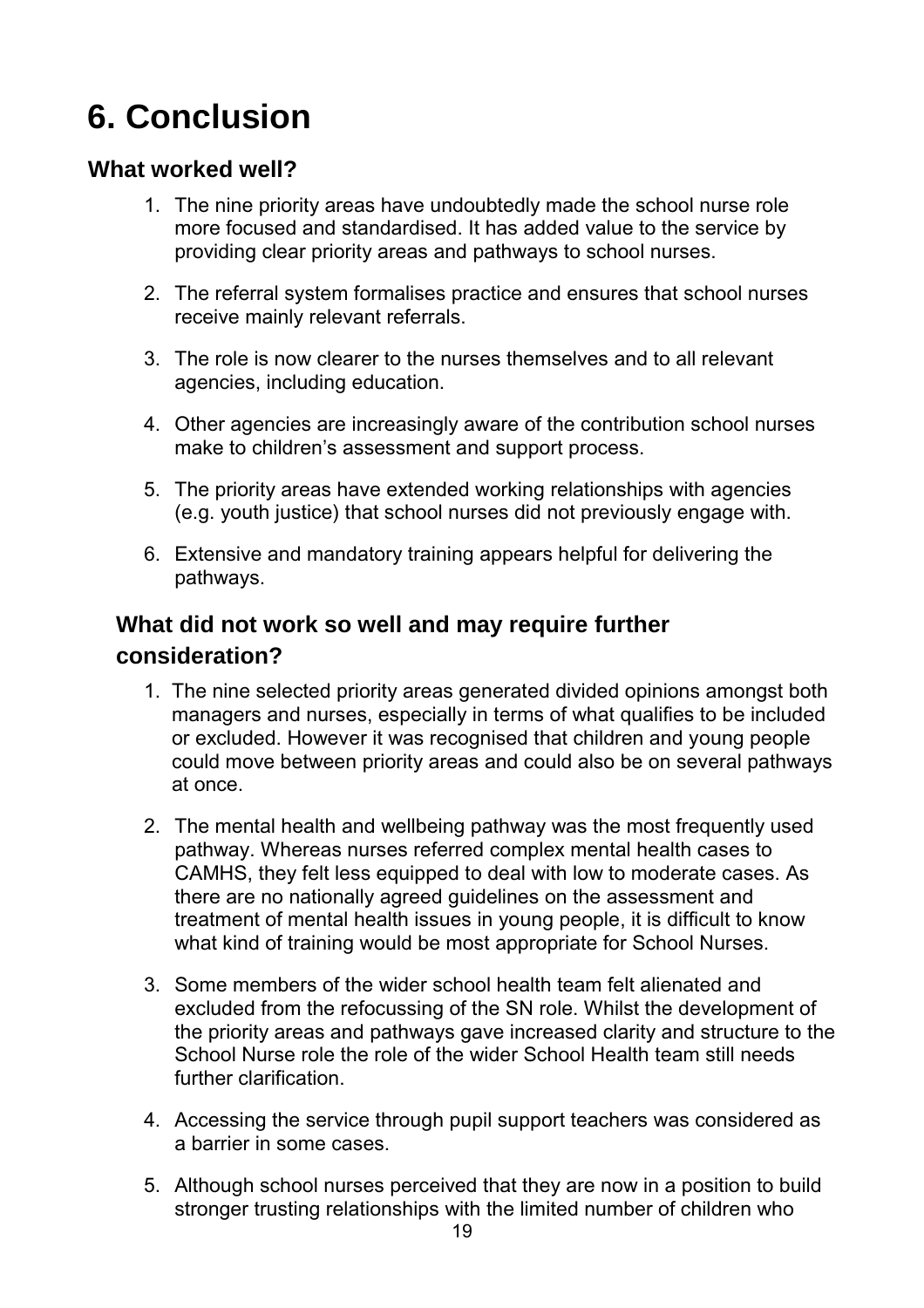access their services, it was generally recognised that they are now less accessible to the wider school population.

6. Targeted skill-based training would be required to equip nurses on some specific pathways e.g. mental health and wellbeing.

## <span id="page-20-0"></span>**Recommendations for school nurse training and further implementation**

#### <span id="page-20-1"></span>**Priority areas and Pathways**

- 1. There needs to be greater clarity around the pathways. It may be beneficial to amend some e.g. the substance misuse pathway could be widened to include all risk taking behaviour.
- 2. Health Boards should be encouraged to adopt the nine priority areas but develop their own pathways as referral mechanisms and resources differ locally.
- 3. Additional training on the mental health and wellbeing pathway is required. It might be useful to involve CAMHS in any such training.

### <span id="page-20-2"></span>**Training**

- 4. Nurses would benefit from training approaches that seek to build practical skills within the parameters of the priority areas. This would ensure that aside from identifying risks, nurses would also be equipped with skills to deliver interventions or support where necessary.
- 5. When training school nurses, the rationale for the selected nine priority areas may need to be clarified and the reasons for omitting some of the obvious ones, for instance sexual health (if it is to be omitted) need to be clearly articulated. This would promote consistency across the workforce regarding the rationale for the selected priority areas.
- 6. Whilst it is encouraging to see staff taking up opportunities for full time training backfilling their posts is necessary. This will be particularly pertinent over the next 5 years or so whilst most staff are receiving training.

### <span id="page-20-3"></span>**Referral**

- 7. The current referral procedure through the pupil support teachers may exclude some groups of children who may find it uncomfortable to approach such teachers with their issues. Exploration of other means of accessing school nurses (e.g. text message service) without going through pupil support teachers would be useful.
- 8. Clarification is needed around whether the School Nurses use referrals or Requests for Assistance and the role of the HPI.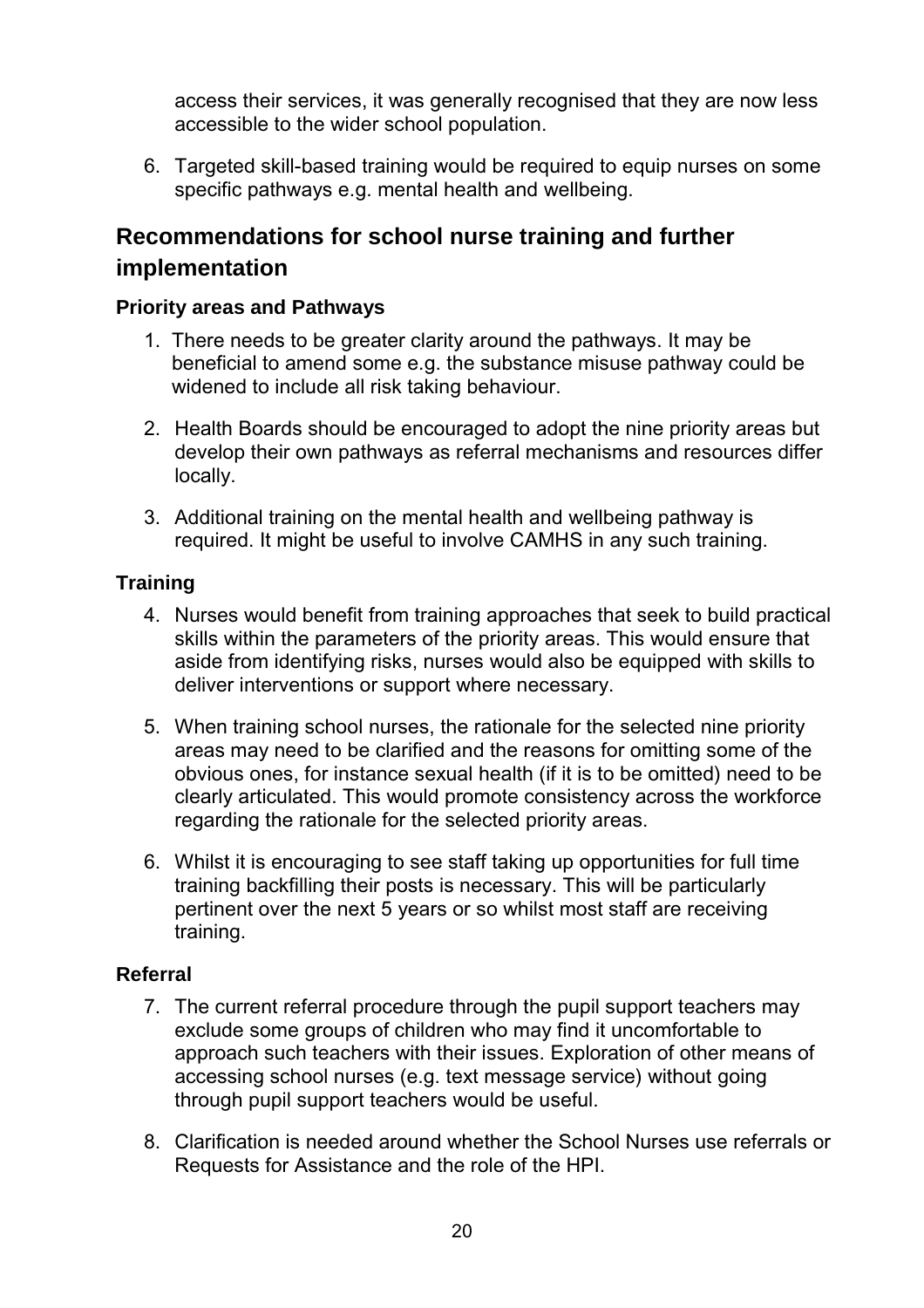#### <span id="page-21-0"></span>**Wider School Health Team**

- 9. The role of the band fives should be consistent and clear career development/progression opportunities could be incorporated within the role.
- 10. Clearly articulating the specific role within the priority areas of members of the wider school health team would be useful.
- 11.A dedicated immunisation team is required if school nurses are to focus on the priority areas.

#### **Recording and Record Keeping**

- 12. Data needs to be consistently gathered using an agreed format. This data should be analysed nationally and fed back to school nurse teams for management purposes as well as being used to show the patterns of usage across Scotland.
- 13. The evaluation of the pilot was unable to measure any kind of impact. It is recommended that if the refocused school nurse role is rolled out nationally that some sort of outcome/impact study is undertaken.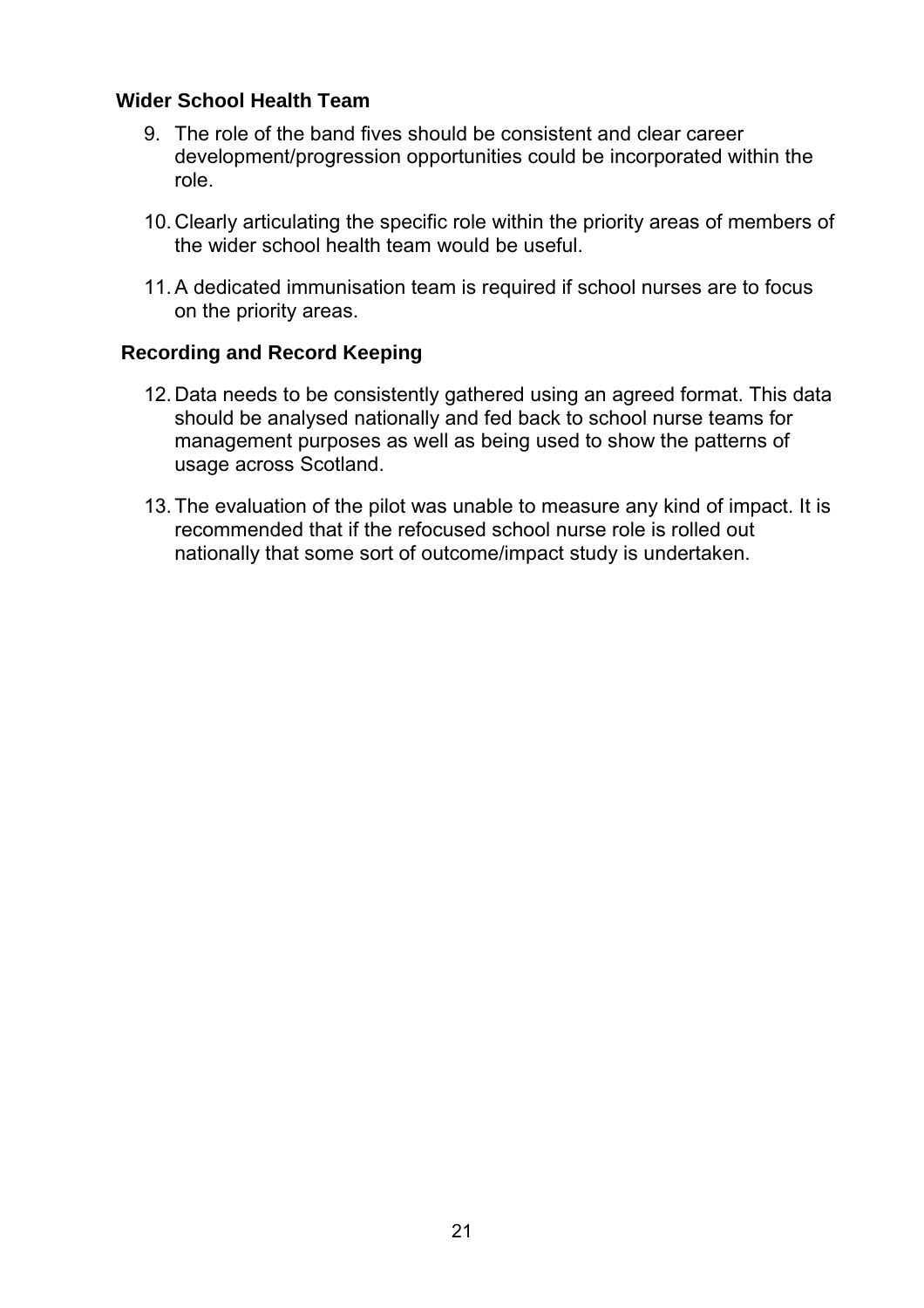$\boxtimes$  cannot be made available by Scottish Government for further analysis as Scottish Government is not the data controller.